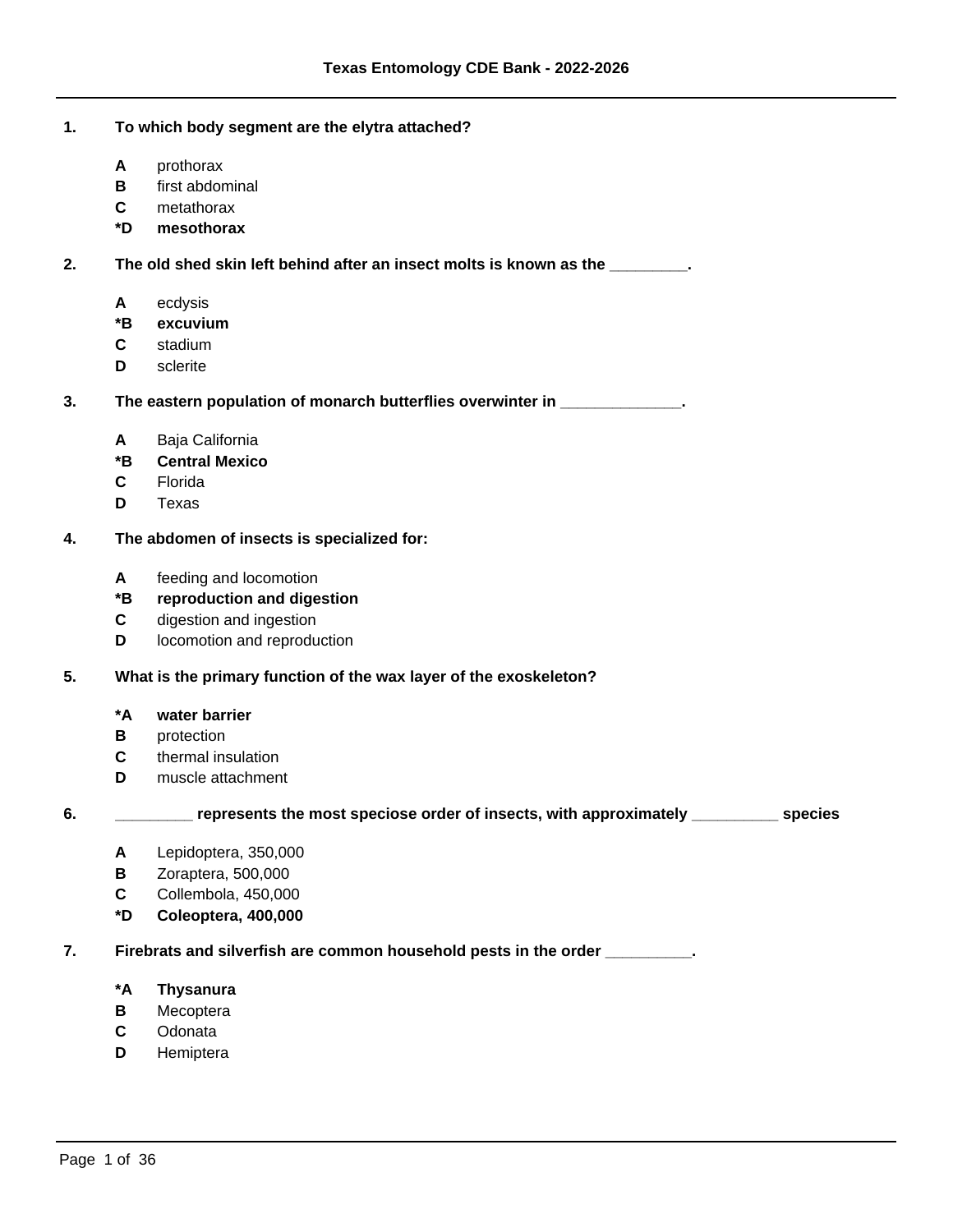- **8. A tool used to collect insects using your mouth or a hand bulb and a small vial is called a/an** 
	- **A** sweep net

**\_\_\_\_\_\_\_\_\_\_\_\_\_.**

- **\*B aspirator**
- **C** berlese funnel
- **D** pitfall trap

 **9. A geniculate insect antenna is \_\_\_\_\_\_\_\_\_\_\_\_\_\_\_\_\_\_\_\_\_\_.**

- **A** clubbed
- **B** serrated
- **\*C elbowed**
- **D** hairy

# **10. \_\_\_\_\_\_\_\_\_\_\_\_\_ is a family in the order \_\_\_\_\_\_\_\_\_\_**

- **A** Chrysomelidae, Collembola
- **B** Tortricidae, Hemiptera
- **C** Coleoptera, Chrysomelidae
- **\*D Chrysomelidae, Coleoptera**

# **11. What is the visible characteristic that can be used to separate male and female mosquito adults?**

- **A** females have smaller compound eyes
- **B** hairy legs in male, females without hairy legs
- **C** elongated mouthparts in males, shorter in females
- **\*D males generally with plumose antennae, females with only a few short hairs**

### **12. Which structure would not be found on an insect's pretarsus?**

- **\*A trochanter**
- **B** sticky pads
- **C** claws
- **D** spines

## **13. The Johnston¶s organ \_\_\_\_\_\_\_\_\_\_\_\_\_\_\_\_\_\_\_\_\_\_\_\_\_\_\_.**

- **\*A all of the above**
- **B** Separates the Class Insecta from the Class Entognatha
- **C** Senses physical environmental stimuli (vibrations, wind, gravity)
- **D** Is used to detect changes between antennal segments

### **14. The following is the genus of the ³yellow fever mosquito´and ³Asian tiger mosquito´that vectors dengue, chikungunya and zika viruses.**

- **A** Heterosternuta
- **B** Anopheles
- **C** Culex
- **\*D Aedes**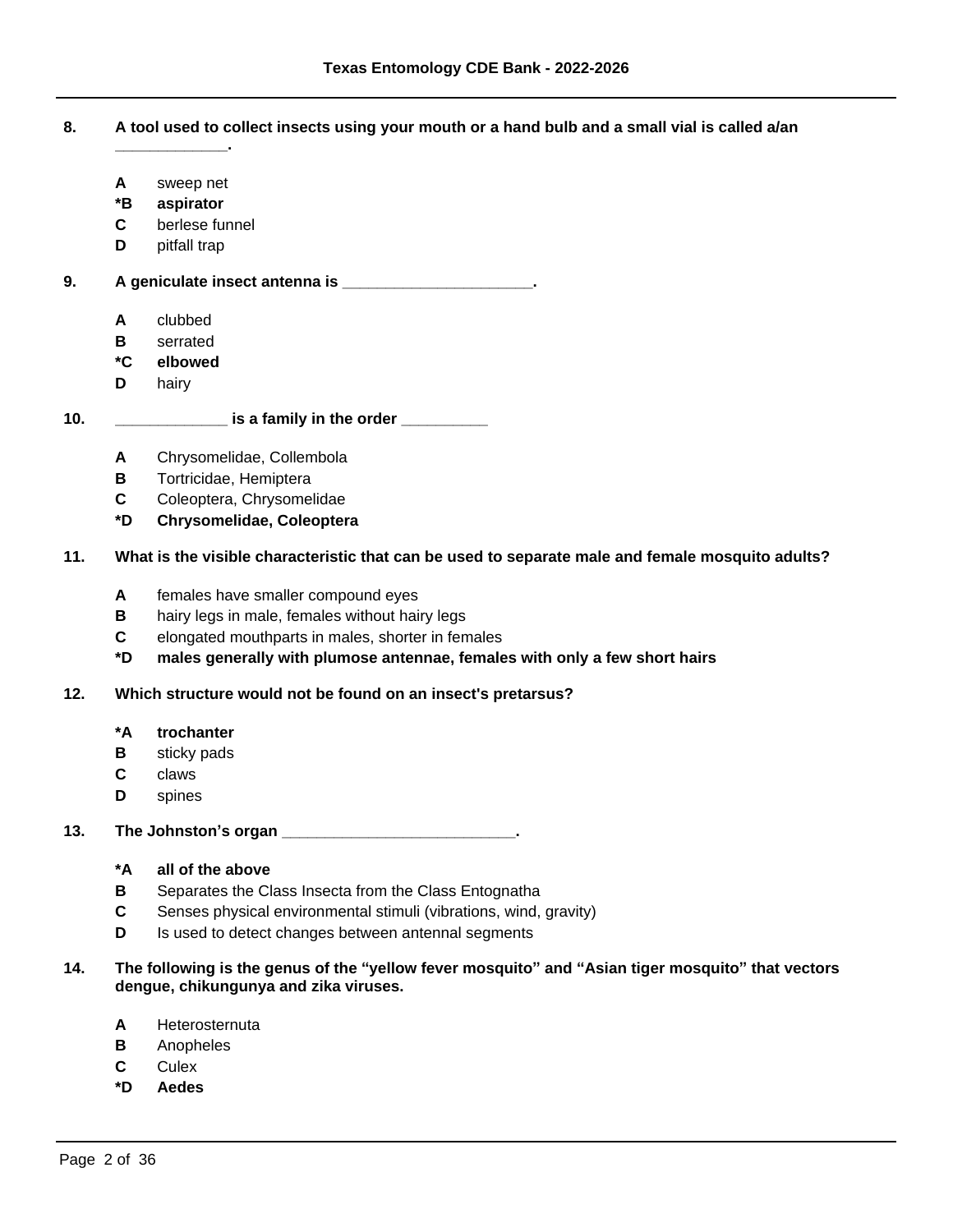## **15. Dolbears law refers to what insect and environmental relationship?**

- **A** Predicting snowfall with housefly abundance
- **\*B Predicting air temperature with cricket chirps**
- **C** Predicting wind speed with dragonfly flight
- **D** Predicting rainfall with caterpillar growth

## **16.** The following sections are parts of an insect's leg:

- **A** Tegula, cornicle, frenulum, petiole
- **\*B coxa, trochanter, femur, tibia and tarsus**
- **C** Coxa, femur, tibia and mentum
- **D** Clypeus, corium, tegula and cornicle
- **17. \_\_\_\_\_ is found as both a supporting element in fungal cell walls and a key component of arthropod exoskeletons.**
	- **A** epicuticle
	- **B** collophore
	- **C** epidermis
	- **\*D chitin**

# **18. Predaceous diving beetles belong to what insect order?**

- **A** Siphonaptera
- **\*B Coleoptera**
- **C** Dermaptera
- **D** Diptera
- **19. Which of the following insect groups has hemimetabolous development?**
	- **A** weevils
	- **\*B mayflies**
	- **C** ants
	- **D** house flies

 **20. The majority of honey bees in a colony are females and called \_\_\_\_\_\_\_\_\_\_\_\_.**

- **A** alates
- **B** drones
- **\*C workers**
- **D** queens
- **21. An insect heart is best described as a \_\_\_\_\_\_\_\_\_\_\_\_\_\_.**
	- **A** four-chambered
	- **B** lymphatic system
	- **\*C dorsal vessel**
	- **D** closed circulation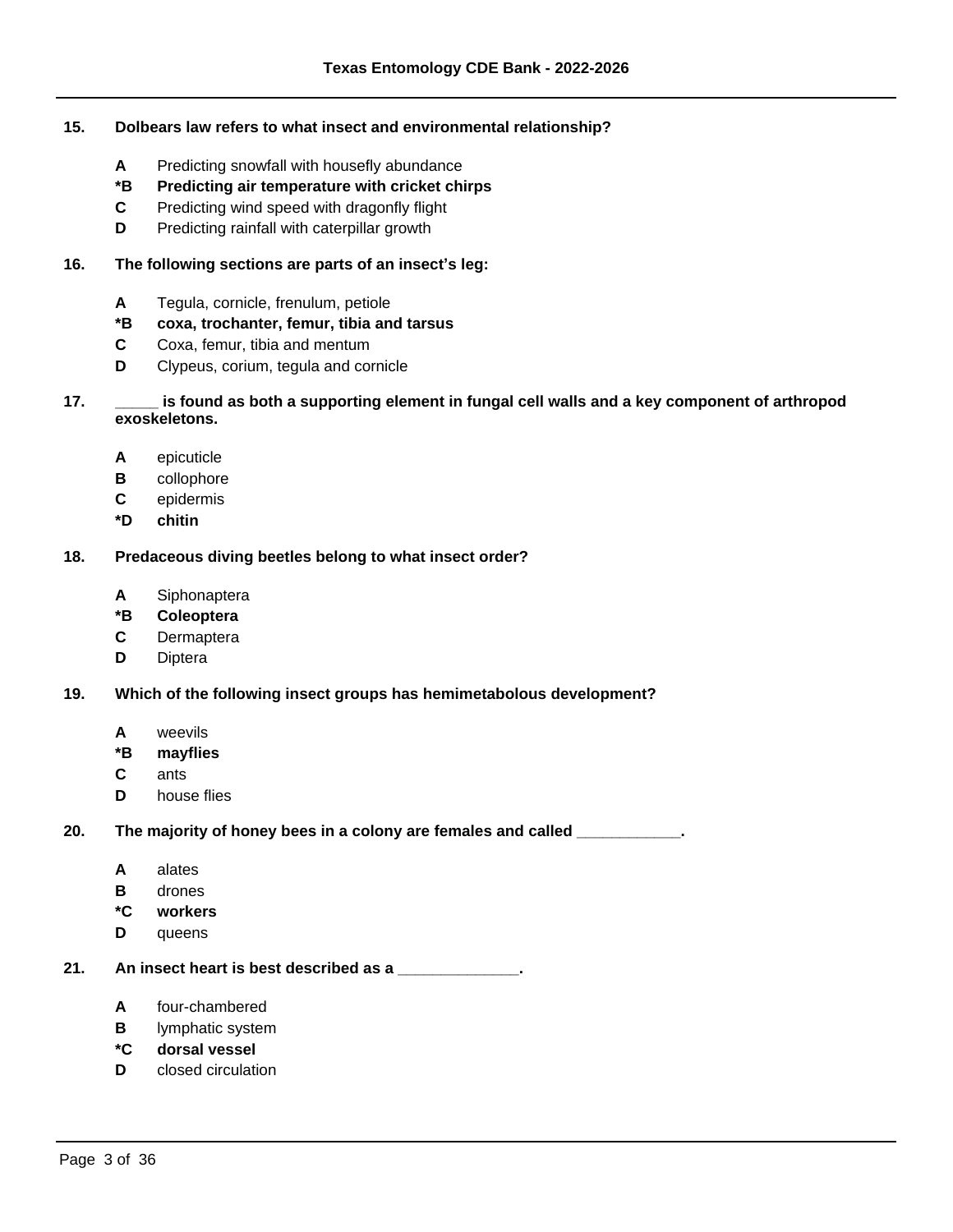**22. \_\_\_\_\_\_\_\_\_ are thought to be one of the first arthropods.**

- **A** Thysanura
- **B** Flies
- **\*C Trilobites**
- **D** Trichoptera

# **23. If an insect is described as zoophilic, that insect prefers \_\_\_\_ to \_\_\_\_.**

- **A** plants; animals
- **B** humans; animals
- **C** animals; plants
- **\*D animals; humans**

# **24. Functions of the insect hemolymph includes:**

- **A** wasted removal to excretory organs
- **B** hormone transport
- **\*C all of the above**
- **D** distribution of nutrients from the gut

# **25. The reproductive organ in male insects for transferring sperm is the \_\_\_\_\_\_\_\_\_\_\_\_\_\_**

- **A** scape
- **\*B aedeagus**
- **C** paraproct
- **D** gonopore

## **26. When and where were the first fire ants discovered in North America?**

- **A** Russellville, Arkansas in 1970s
- **B** El Paso, TX in the 1920s
- **C** Pensacola, Florida in the 1960s
- **\*D Mobile, Alabama in the 1930s**
- **27. Ground beetles and cockroaches have \_\_\_\_\_\_\_\_\_\_\_\_\_\_\_ legs used for running.**
	- **\*A Cursorial**
	- **B** Saltatorial
	- **C** Raptorial
	- **D** Fossorial

# **28. The \_\_\_\_\_\_\_\_\_\_\_\_\_ civilization regarded dung beetles as sacred.**

- **A** Aztec
- **\*B Egyptian**
- **C** Roman
- **D** Syrian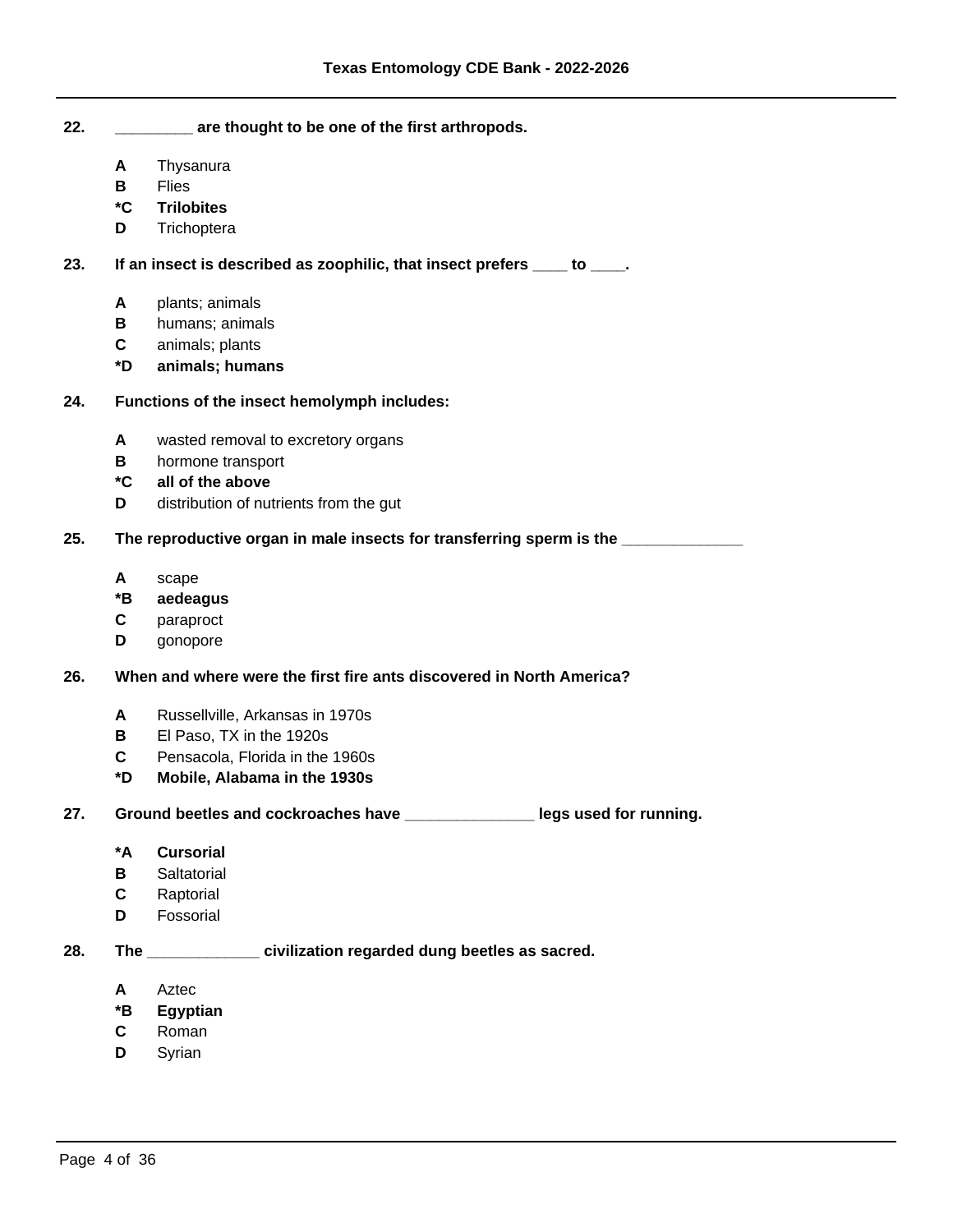### **29. What is the correct common name for Solenopsis invicta Buren?**

- **\*A red imported fire ant**
- **B** Japanese beetle
- **C** painted lady butterfly
- **D** German cockroach

## **30. Why do insects molt?**

- **A** to change from one instar to another
- **\*B all of the above**
- **C** to complete a step in metamorphosis
- **D** to grow

# **31. The butterfly pupa is known as a \_\_\_\_\_\_\_\_\_\_\_\_.**

- **A** naiad
- **B** cocoon
- **\*C chrysalis**
- **D** caterpillar

# **32. \_\_\_\_\_\_\_ flour has been developed and marketed in recent years as a new form of supplemental protein and a cooking agent.**

- **A** ant Lion
- **B** ground Beetle
- **\*C cricket**
- **D** Cockroach
- **33. In which of the following insects do only the females suck blood?**
	- **A** louse
	- **\*B mosquito**
	- **C** bedbug
	- **D** flea

### **34. The prime cause of insect extinctions, at least of local populations if not species, is \_\_\_.**

- **A** climate change
- **\*B habitat loss**
- **C** predation from other insects
- **D** humans capturing insects for research

# **35. Mole crickets have \_\_\_\_\_\_\_\_\_\_\_\_\_\_\_ legs used for digging.**

- **A** Saltatorial
- **B** Cursorial
- **\*C Fossorial**
- **D** Raptorial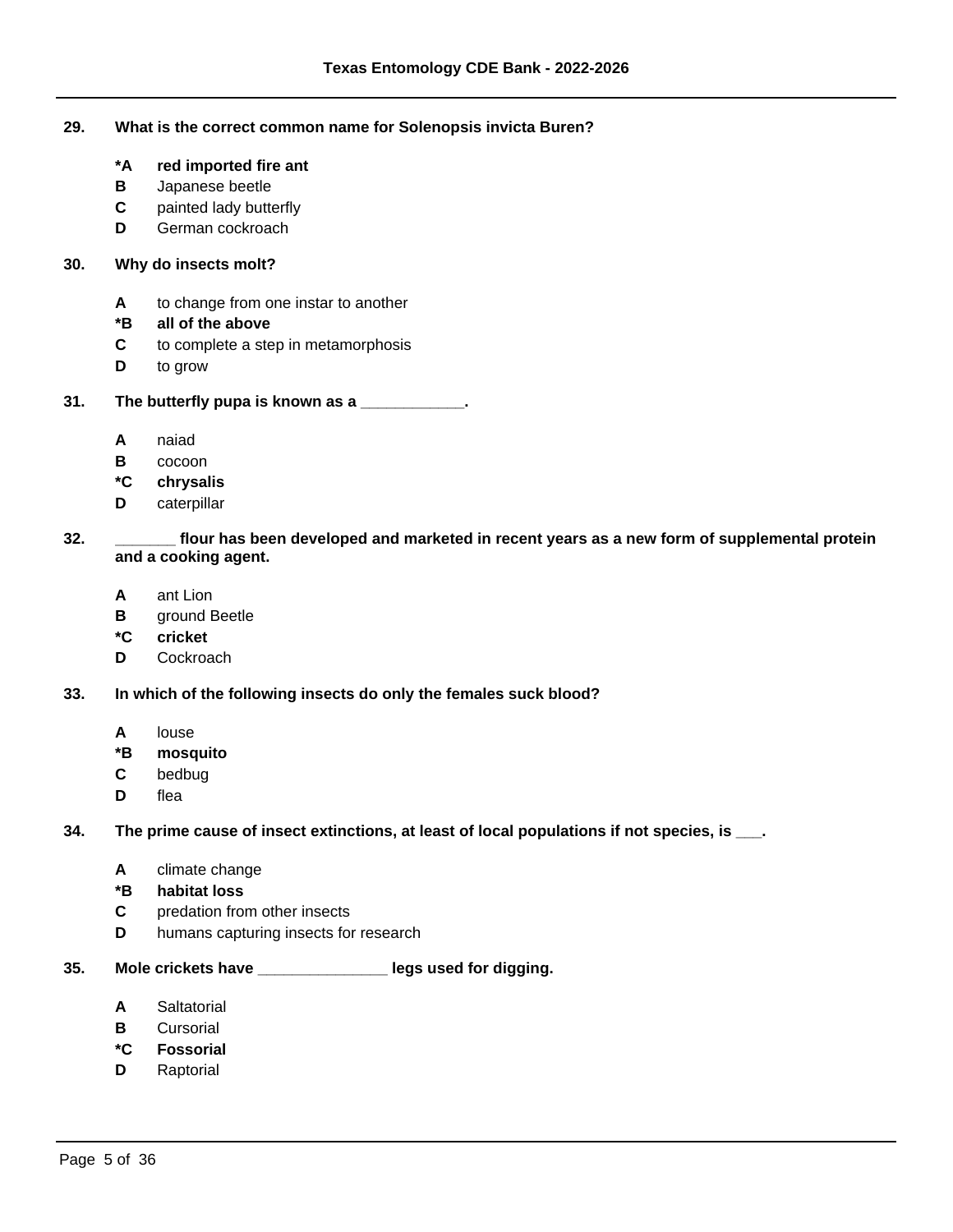**36. In what order of insects are the front wings known as "elytra?"**

- **\*A Coleoptera**
- **B** Hemiptera
- **C** Hymenoptera
- **D** Orthoptera

 **37. Oothecas, or egg cases, belonging to what insect order?**

- **A** Coleoptera
- **B** Diptera
- **\*C Mantodea**
- **D** Hemiptera

 **38. Which of the following orders of insects is most closely related to Diptera?**

- **\*A Siphonaptera**
- **B** Thysanura
- **C** Mantodea
- **D** Hymenoptera

 **39. The \_\_\_\_ is the ventral surface of the thorax of insects.**

- **A** pleuron
- **\*B sternum**
- **C** front
- **D** notum

 **40. What order of insects is generally considered most important from a medical and veterinary standpoint?**

- **A** Hymenoptera
- **B** Pthiraptera
- **\*C Diptera**
- **D** Zoraptera

 **41. Which insect structure develops from embryonic ectoderm?**

- **A** muscle
- **B** midgut
- **\*C brain**
- **D** heart
- **42. The insect abdomen contains:**
	- **\*A all of the above**
	- **B** the digestion tract
	- **C** organs for excretion
	- **D** the reproductive tract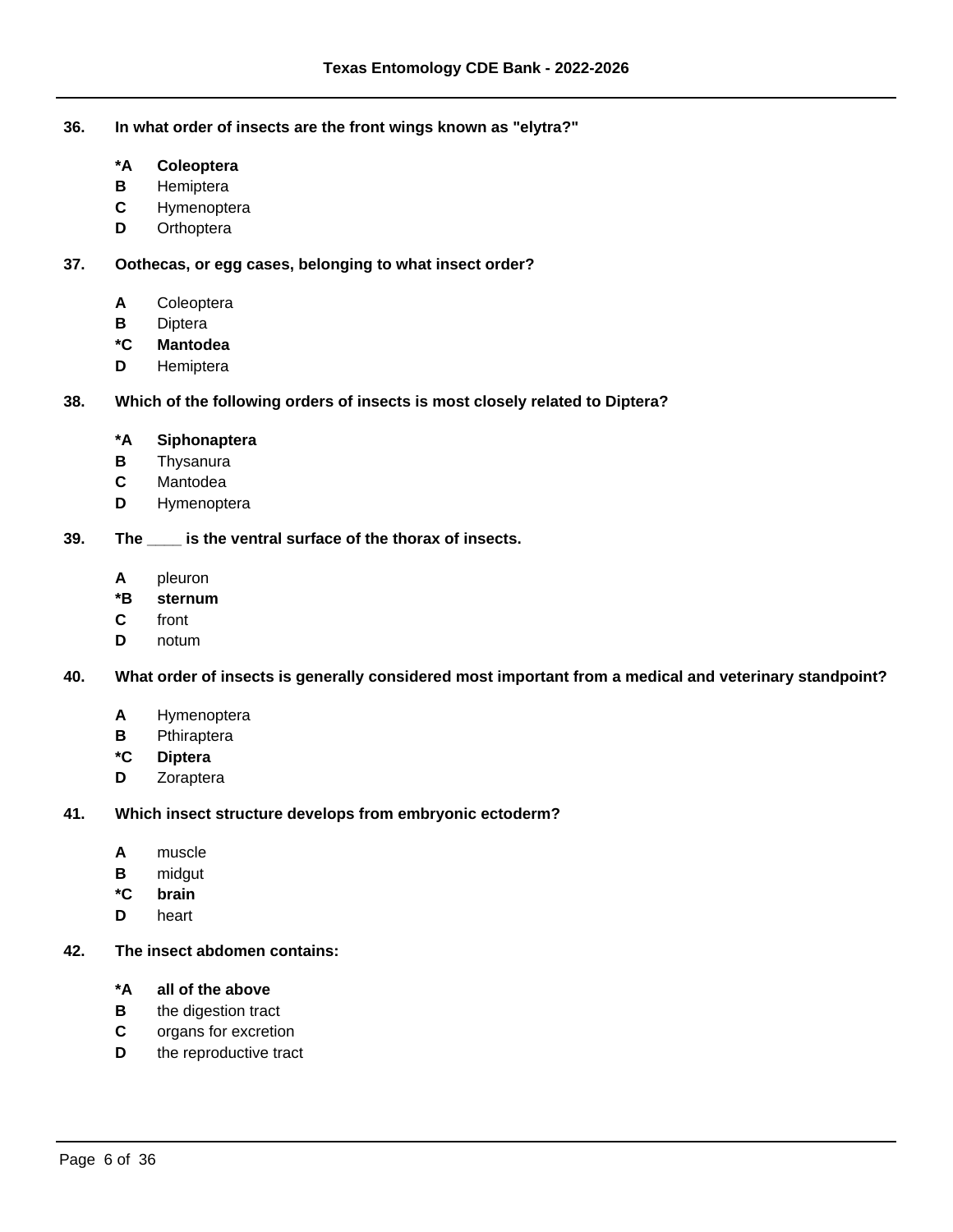- **43. A caterpillar of the cabbage butterfly is a common pest of \_\_\_\_\_\_\_\_\_\_\_\_\_\_\_.**
	- **A** turfgrass
	- **B** shrubs
	- **C** flowers
	- **\*D vegetables**
- **44. The body temperature of insects changes with ambient environmental temperatures. Therefore, most insects cannot efficiently change their internal body temperature above the temperature of the environment. The first sentence describes \_\_\_\_\_\_\_\_\_\_\_\_\_\_ while the second sentence describes \_\_\_\_\_\_\_\_\_\_\_\_\_\_\_\_.**
	- **A** diapause and dormancy
	- **\*B ectothermy and endothermy**
	- **C** dormancy and diapause
	- **D** endothermy and ectothermy
- **45. In what two states would one be most likely to contract rabbit fever, a disease that can be carried by ticks?**
	- **A** California and Nevada
	- **\*B Arkansas and Missouri**
	- **C** Ohio and Illinois
	- **D** Texas and Oklahoma

## **46. How does the honey bee queen decide the sex of her offspring?**

- **A** By laying haploid eggs into small cells for drones, and diploid eggs into large cells for workers
- **B** By laying diploid eggs into small cells for drones, and haploid eggs into large cells for workers
- **C** By laying diploid eggs into large cells for drones, and haploid eggs into small cells for workers
- **\*D By laying haploid eggs into large cells for drones, and diploid eggs into small cells for workers**

## **47. During the \_\_\_\_\_\_\_\_\_, German cockroaches are very active.**

- **A** summer
- **B** day
- **\*C night**
- **D** spring

 **48. Abdominal gills allow insects to utilize oxygen that is \_\_\_\_\_\_\_\_\_\_\_\_\_\_\_\_\_\_\_\_.**

- **A** trapped in the tissues of aquatic plants
- **B** atmospheric
- **C** generated by metabolic activity
- **\*D dissolved in the surrounding water**

# **49. What structure protects the midgut from abrasion by food particles and acts as a sieve?**

# **\*A peritrophic membrane**

- **B** intima
- **C** proventriculus
- **D** pyloric valve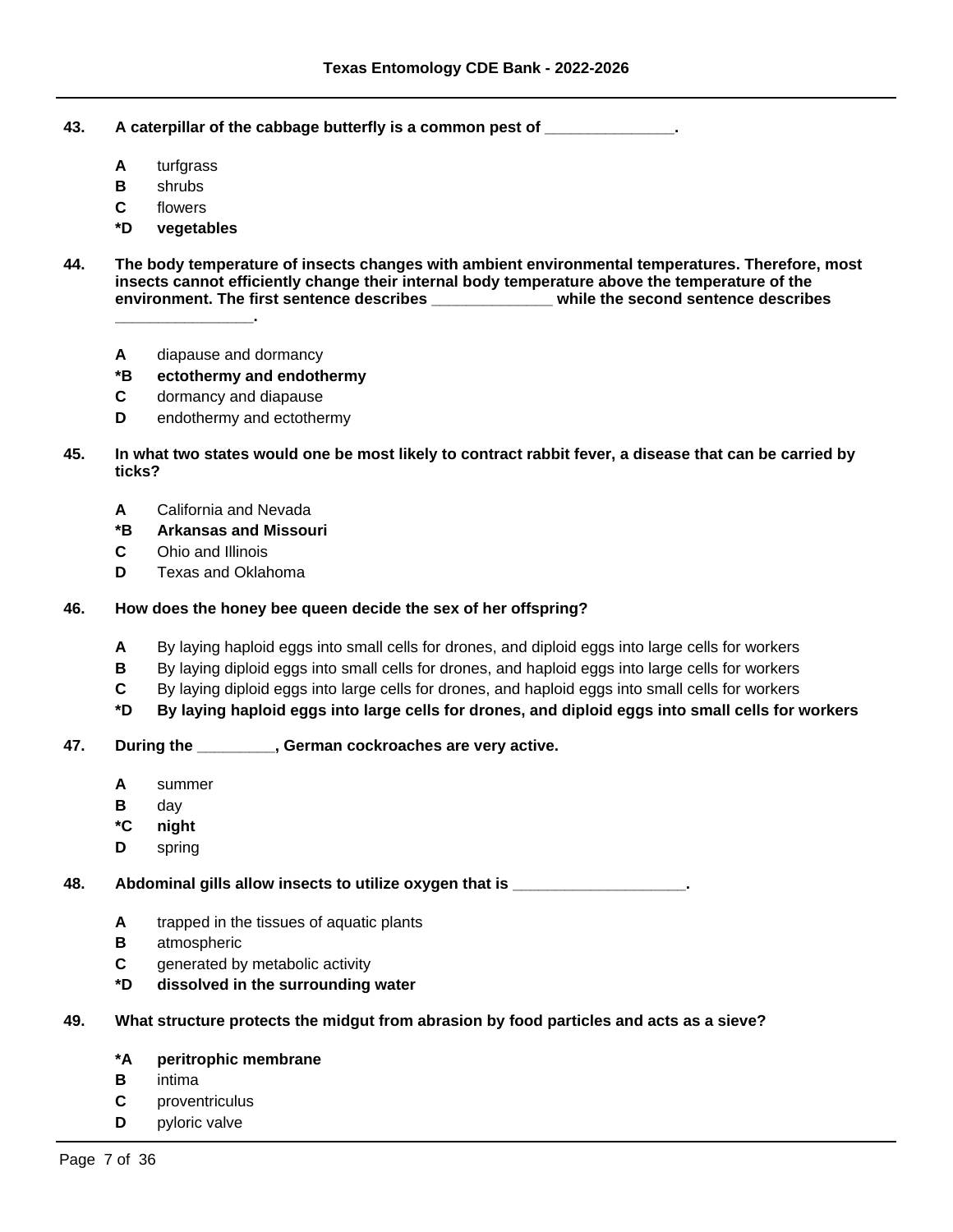- **50. Webspinners belong to which insect order?**
	- **A** Dermaptera
	- **\*B Embioptera**
	- **C** Psocoptera
	- **D** Orthoptera

 **51. If an insect is described as having haustellate mouthparts, it means that the insect consumes** 

**\*A liquid food**

**\_\_\_\_\_\_\_\_\_\_\_\_\_.**

- **B** solid food
- **C** grasses only
- **D** blood only
- **52. Chemicals released from plants to attract parasitic or predaceous insects that combat herbivorous insects are called \_\_\_\_\_\_\_\_\_\_\_\_\_\_\_\_\_\_\_\_.**
	- **A** steroids
	- **\*B kairomones**
	- **C** pheromones
	- **D** tannins

 **53. The boll weevil Anthonomus grandis was a sever cotton pest belonging to which family of beetles?**

- **A** Coccinelidae
- **B** Carabidae
- **C** Meloidae
- **\*D Curculionidae**

 **54. Blister beetles have what substance in their bodies that can be toxic to livestock?**

- **A** resilin
- **\*B cantharadin**
- **C** serotonin
- **D** chitin

 **55. The renowned myrmecologist \_\_\_\_\_\_\_\_\_\_\_\_\_\_\_\_\_\_\_\_ established the field of sociobiology.**

- **A** John Bell
- **B** Carl Linneaus
- **C** C.V. Riley
- **\*D E.O. Wilson**

#### **56. Which of the following arthropods are not insects?**

- **\*A all of these are not insects**
- **B** daddy long leg
- **C** tardigrade
- **D** isopod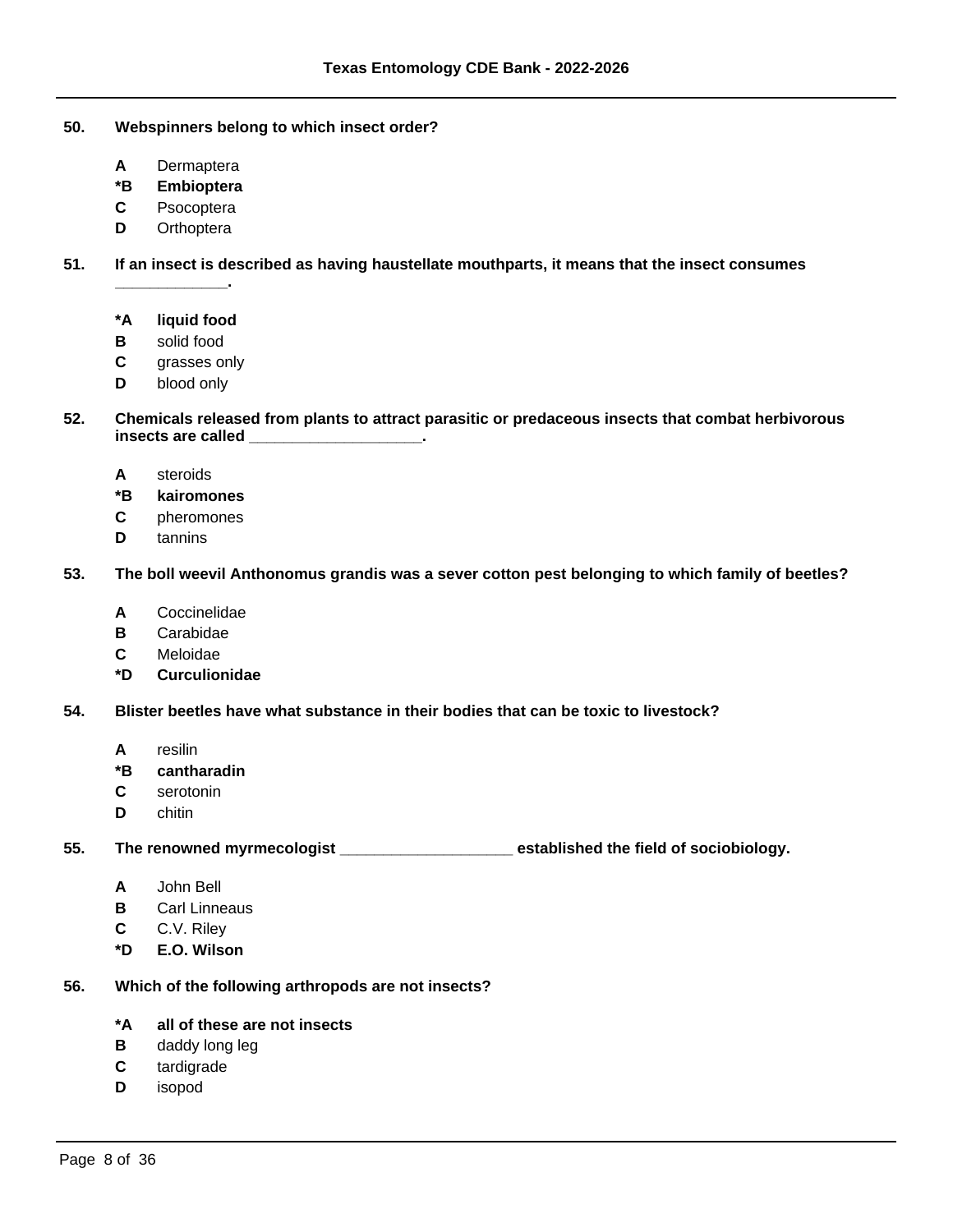- **57. The eyes of caterpillars are called \_\_\_\_\_\_\_\_\_\_\_\_\_\_\_.**
	- **\*A stemmata**
	- **B** hamuli
	- **C** tegmina
	- **D** ocelli

 **58. A dun is a fly fishing term used to describe what type of insect?**

- **A** a mayfly adult
- **B** a stonefly nymph
- **\*C a mayfly sub-adult**
- **D** a caddisfly sub-adult

 **59. \_\_\_\_\_\_\_\_\_\_ secrete a bubbly liquid-covering on plants to conceal themselves or their eggs.**

- **A** aphids
- **B** wax moths
- **C** scale insects
- **\*D spittle bugs**

 **60. \_\_\_\_\_\_\_\_ is the appropriate concentration of ethanol to preserve most insects.**

- **A** 60%
- **\*B 70%**
- **C** 100%
- **D** 50%

 **61. As juvenile hormone levels fall in the hemolymph, what reaction is triggered in insects?**

- **A** immatures remain immature
- **B** none of the above
- **\*C immature forms start to change towards adulthood.**
- **D** the corpora allata start to release more 23-hydroxy ecdysone
- **62. The butterfly that mimics the monarch in coloration because of the distastefulness of monarchs to predators is the \_\_\_\_\_\_\_\_\_\_\_\_.**
	- **A** Cabbage Looper
	- **B** Tiger
	- **C** Swallowtail
	- **\*D Viceroy**

### **63. The following are some of the major insect wing veins:**

- **A** medial, coxal, femoral
- **B** anal, tibial, subcostal
- **C** coxal ,radius, tibial
- **\*D costa, radius, cubitus**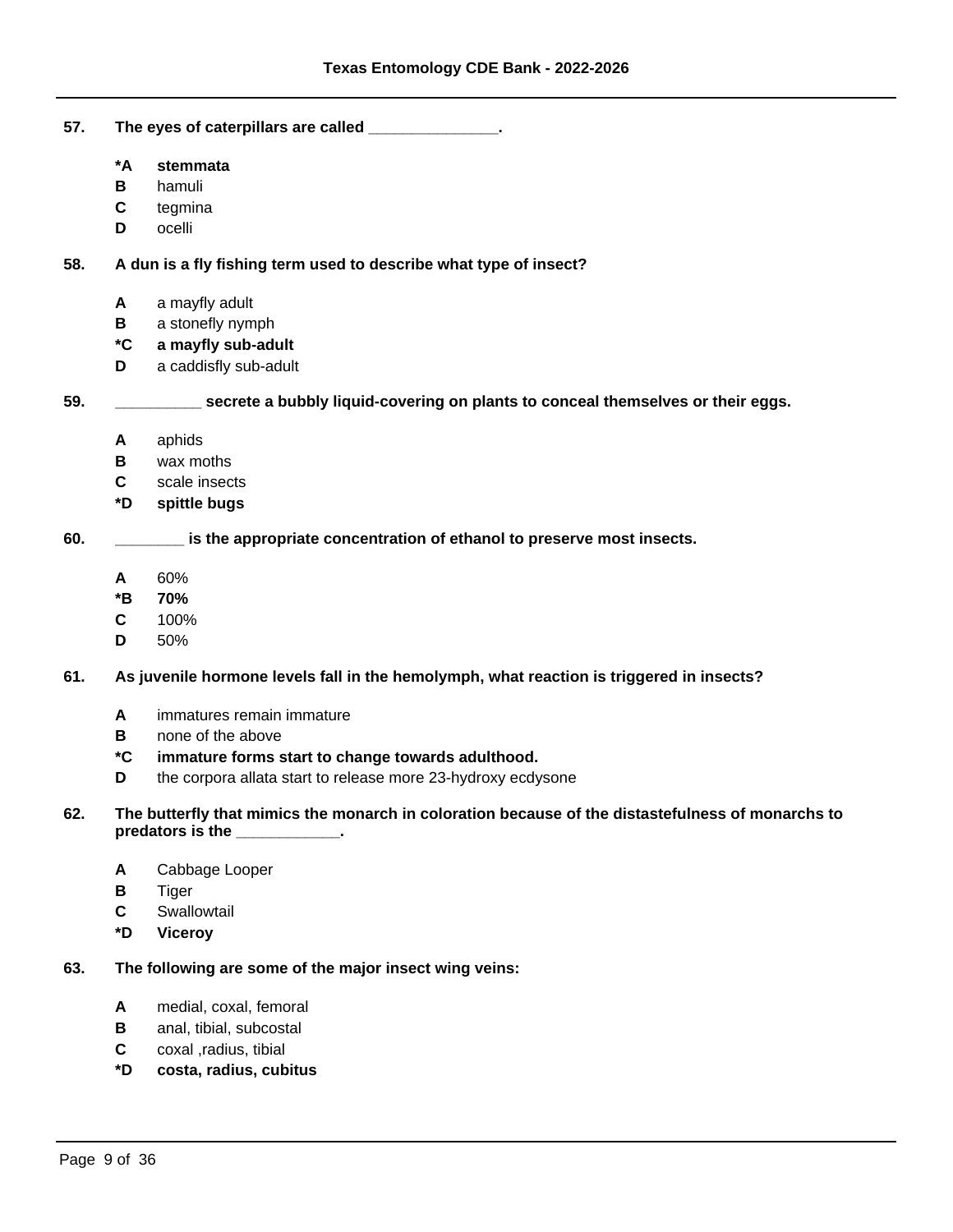| 64. | The pleural suture lies just posterior to the _________________.                                                                 |                          |  |
|-----|----------------------------------------------------------------------------------------------------------------------------------|--------------------------|--|
|     | A                                                                                                                                | trochanter               |  |
|     | *B                                                                                                                               | episternum               |  |
|     | C                                                                                                                                | epimeron                 |  |
|     | D                                                                                                                                | trochantin               |  |
| 65. | do not belong to the order Hemiptera                                                                                             |                          |  |
|     | A                                                                                                                                | aphids                   |  |
|     | В                                                                                                                                | leafhoppers              |  |
|     | $\mathbf c$                                                                                                                      | cicadas                  |  |
|     | *D                                                                                                                               | bristletails             |  |
| 66. | Which of the followings is the common name of the order Mecoptera?                                                               |                          |  |
|     | A                                                                                                                                | caddisfly                |  |
|     | *B                                                                                                                               | scorpionfly              |  |
|     | $\mathbf c$                                                                                                                      | dragonfly                |  |
|     | D                                                                                                                                | firefly                  |  |
| 67. | Insects have evolved over a period of approximately ___________ years.                                                           |                          |  |
|     | A                                                                                                                                | 100 million              |  |
|     | В                                                                                                                                | 50 million               |  |
|     | C                                                                                                                                | 2 million                |  |
|     | *D                                                                                                                               | 400 million              |  |
| 68. | Which structures are innervated by the protocerebrum of an insect's brain?                                                       |                          |  |
|     | A                                                                                                                                | antennae                 |  |
|     | *B                                                                                                                               | compound eyes and ocelli |  |
|     | C                                                                                                                                | mouthparts               |  |
|     | D                                                                                                                                | bursa copulatrix         |  |
| 69. | Some insect eggs hatch inside the mother's body before exiting. An insect with this type of reproduction<br>is called _________. |                          |  |
|     | A                                                                                                                                | oviparous                |  |
|     | В                                                                                                                                | none of the above        |  |
|     | C                                                                                                                                | ametabolous              |  |
|     | *D                                                                                                                               | viviparous               |  |
| 70. | The father of modern taxonomy who created the binomial system of nomenclature was _______.                                       |                          |  |
|     |                                                                                                                                  |                          |  |
|     | A                                                                                                                                | Thomas Say               |  |
|     | B                                                                                                                                | <b>Charles Darwin</b>    |  |

- **C** May Berenbaum
- **\*D Carl Linnaeus**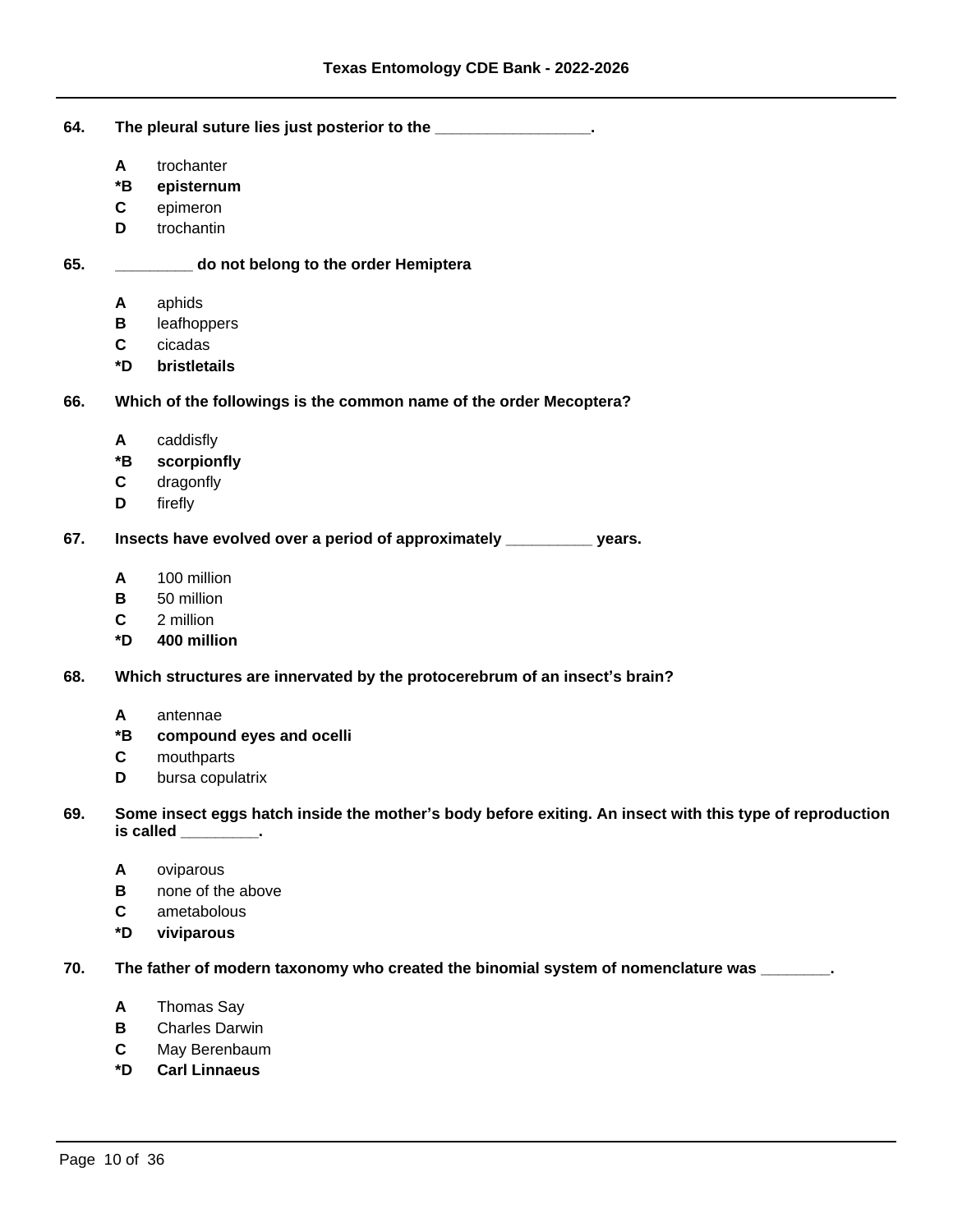**71. Which part of the exoskeleton lies between the exocuticle and the wax layer?**

- **A** endocuticle
- **B** cement layer
- **\*C cuticulin layer**
- **D** procuticle

# **72. Which structure is not part of an insect's antenna?**

- **A** scape
- **B** flagellum
- **C** pedicel
- **\*D coxa**

# **73. What is the principle energy source for most insects?**

- **\*A carbohydrates**
- **B** vitamins
- **C** proteins
- **D** cellulose

# **74. In many insects, three light-sensitive ³simple´eyes, or \_\_\_\_, are situated of the anterior vertex between the compound eyes.**

- **\*A ocelli**
- **B** obtect
- **C** ostium
- **D** oligopod

### **75.** The "powder" left over from being in contact with moths or butterflies is actually tiny \_\_\_\_\_\_\_\_\_.

- **\*A scales**
- **B** wax crystals
- **C** trichomes
- **D** filaments

# **76. A measure of insect dispersion gives an indication of \_\_\_\_\_\_\_\_\_\_\_\_\_\_\_.**

- **A** the ability of insects to detoxify pesticides
- **B** the length of the segmented bodies of insects
- **C** the short or long distances of insect migration
- **\*D the random, clumped, or uniform distribution of individuals across a given area**

# **77. Axillary sclerites form points of attachment for muscles that control the:**

- **\*A wings**
- **B** mouthparts
- **C** antennae
- **D** legs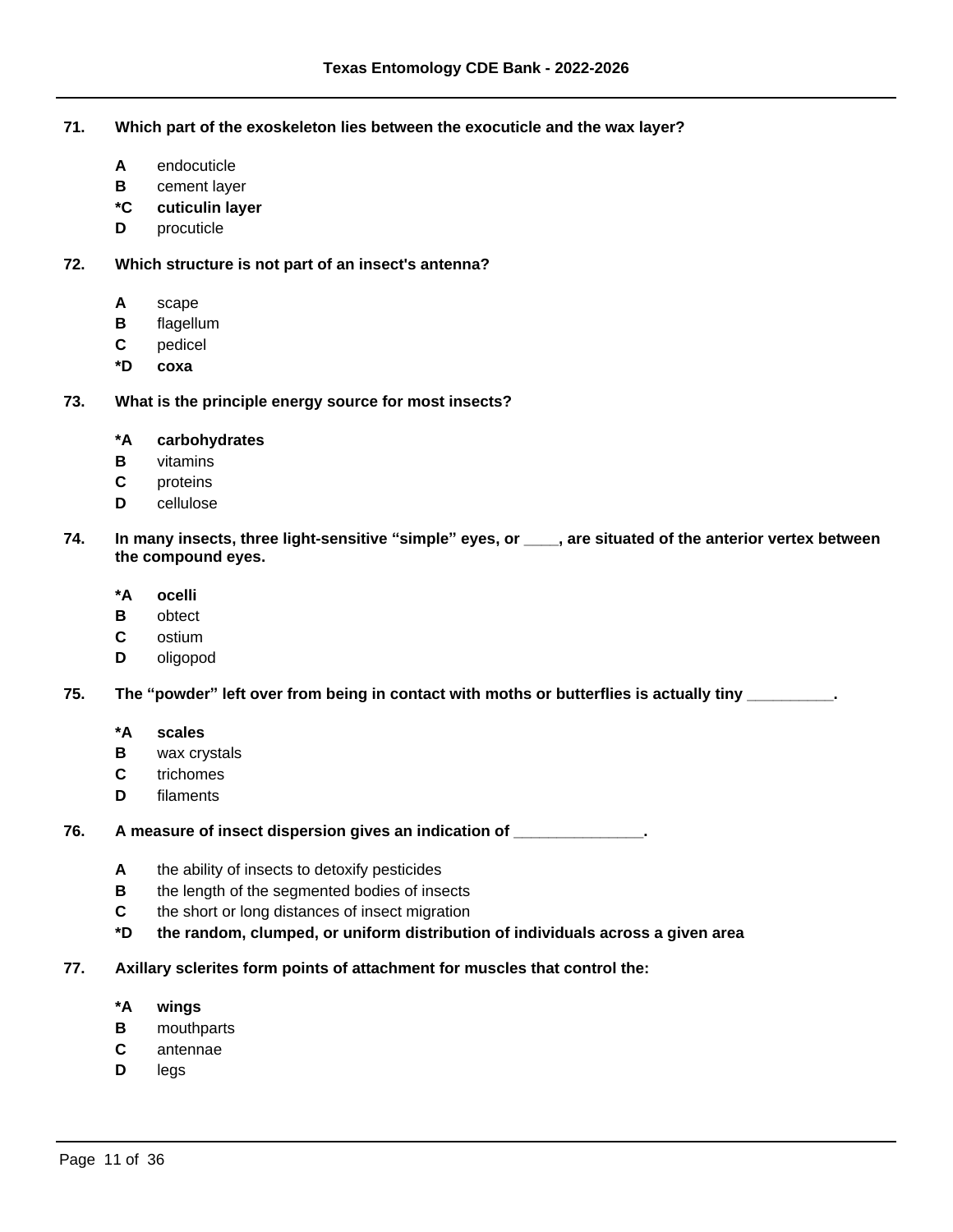- **78. Approximately \_\_\_\_\_\_ species of insects are used as food in many parts of the world.**
	- **A** 100
	- **B** 200
	- **\*C 500**
	- **D** 400
- **79. Which insects never develop wings?**
	- **\*A fleas**
	- **B** earwigs
	- **C** book louse
	- **D** aphids

 **80. Dermestid beetles that feed on dry and pinned specimens are commonly repelled with \_\_\_\_\_\_\_\_\_\_\_\_\_\_**

- **\*A naphthalene**
- **B** plaster of Paris
- **C** acetone
- **D** ethyl acetate

# **81. The absolute minimum information that must be associated with insect specimens after collection include \_\_\_\_\_\_\_\_\_\_\_\_\_\_\_\_\_\_.**

- **A** location and trap type
- **\*B location and date**
- **C** trap type and collector
- **D** date and collector

 **82. All of the following insects have holometabolous development, except \_\_\_\_\_\_\_\_\_\_\_.**

- **A** Coleoptera
- **B** Neuroptera
- **C** Mecoptera
- **\*D Thysanoptera**

# **83. A \_\_\_\_\_\_\_\_\_\_\_\_is a trap used to separate insects from soil or leaf litter.**

- **A** ultraviolet light trap
- **B** pitfall trap.
- **\*C berlese funnel**
- **D** sweep net
- **84. What is a hematophagous insect?**

### **\*A One that feeds on blood**

- **B** One that feeds on saliva
- **C** One that feeds on hair
- **D** One that feeds on bone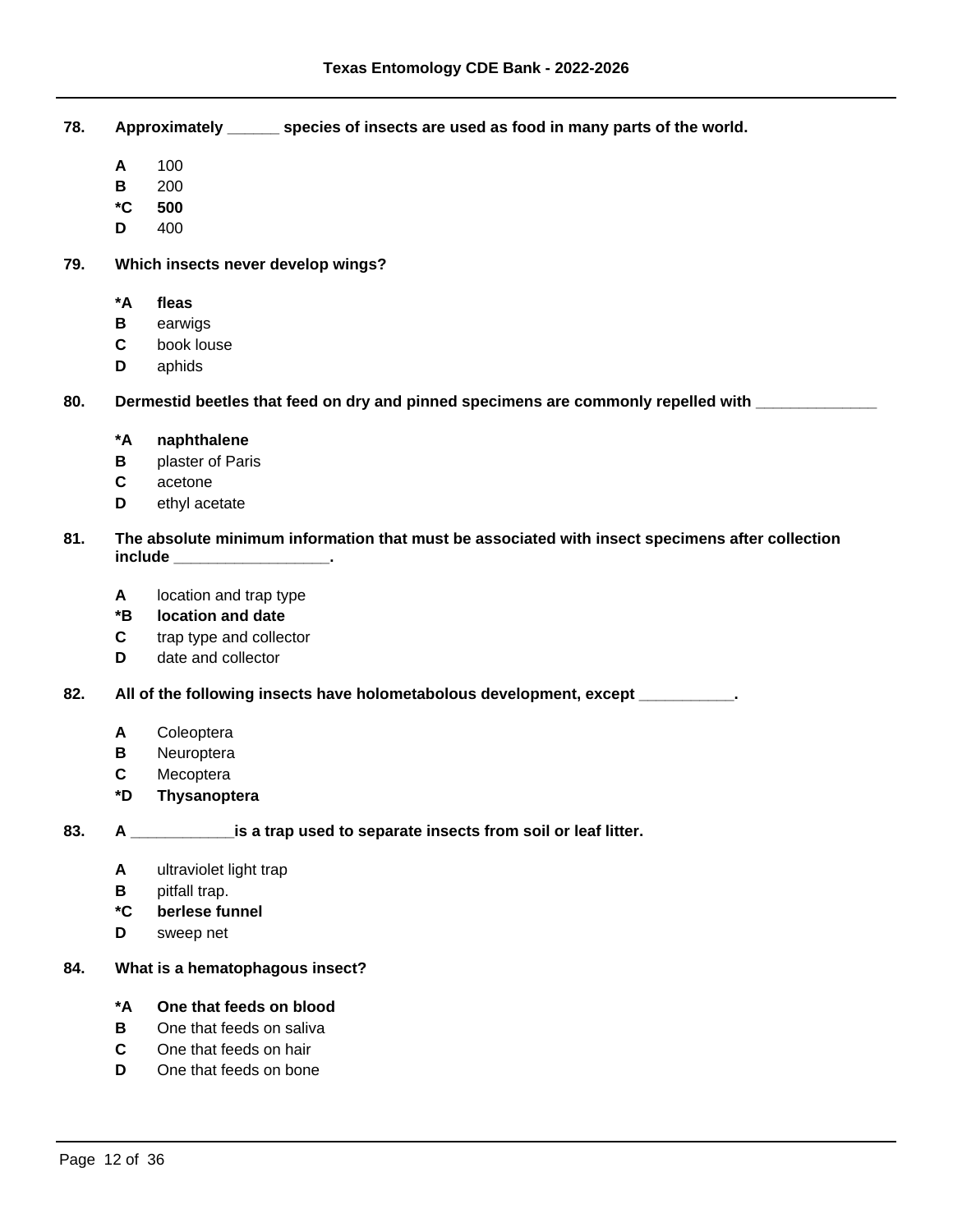### **85. Insects from this order do not act as pollinators:**

- **A** Coleoptera
- **B** Diptera
- **\*C Phasmatodea**
- **D** Hymenoptera

 **86. Junctions between abdominal segments are best described as \_\_\_\_\_\_\_\_\_\_\_\_\_\_\_\_.**

# **\*A telescoping**

- **B** dovetailed
- **C** ball and socket
- **D** hinged

# **87. What are some reasons that could have influenced the large size of insects prehistorically?**

- **A** higher oxygen levels in the atmosphere and more aerial predators
- **B** lower oxygen levels in the atmosphere and fewer aerial predators
- **C** lower oxygen levels in the atmosphere and more aerial predators
- **\*D higher oxygen levels in the atmosphere and fewer aerial predators**

#### **88. When an insect has a vestigial mouthpart, that insect \_\_\_\_\_\_\_.**

- **A** can consume only solids
- **B** can consume only liquids
- **\*C cannot eat**
- **D** possesses both piercing-sucking and chewing mouthparts

#### **89. What does it mean when an insect is described as hemimetabolous?**

- **A** The insect has a nymphal and pupal stage.
- **B** The insect has a larval stage.
- **C** The insect has a pupal stage.
- **\*D The insect has a nymphal stage.**
- 

 **90. \_\_\_\_\_\_\_\_\_** are the individual light-sensing and image forming units of the insect's compound eye.

- **A** ocelli
- **B** Rhabdomeres
- **\*C ommatidia**
- **D** Cornea

#### **91. What is the function of an aeropyle of an insect's egg?**

- **A** excrete nitrogenous wastes
- **B** absorb moisture
- **C** prevent water loss
- **\*D gas exchange**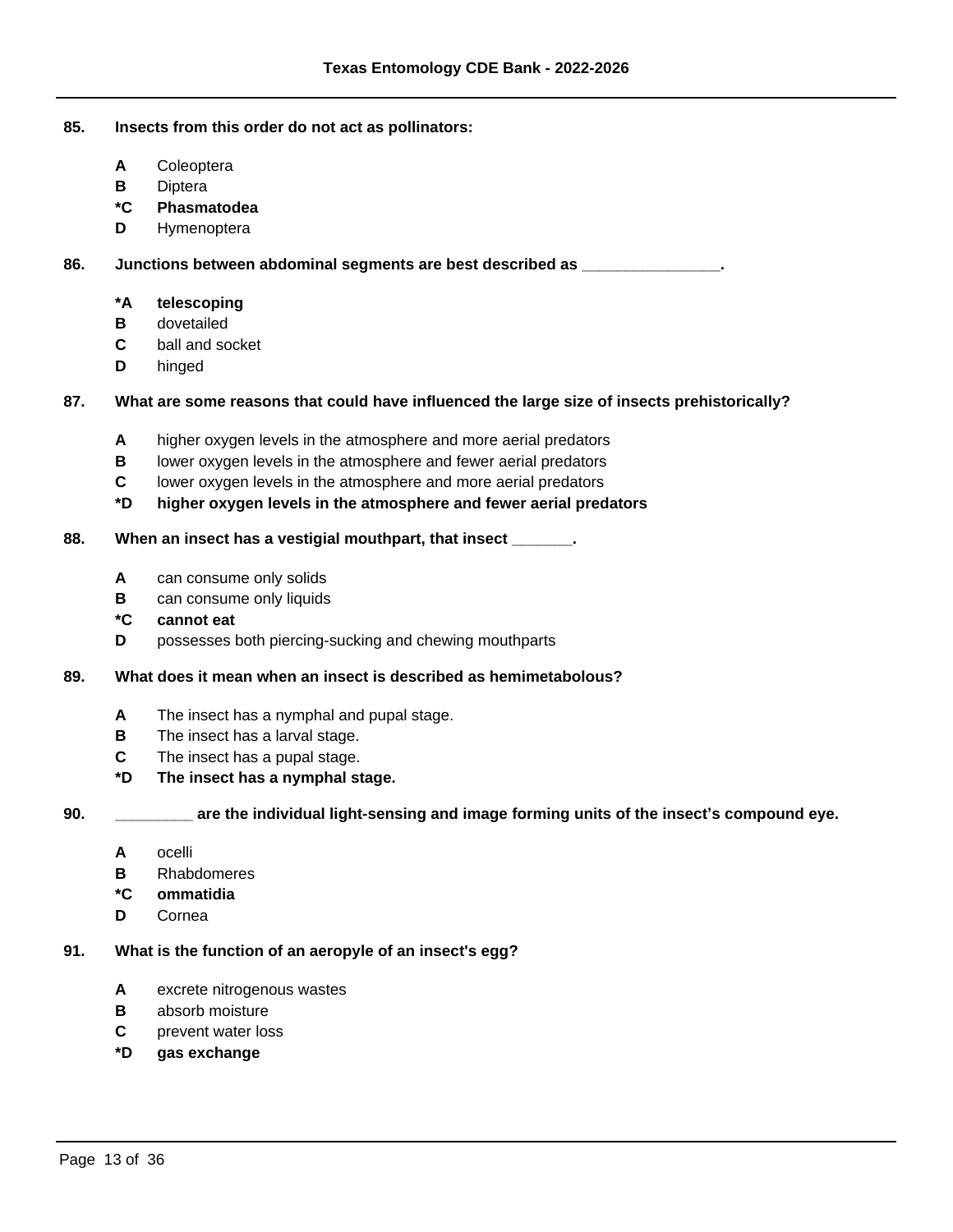- **92. Which structure would not be found on an insect's leg?**
	- **\*A propodeum**
	- **B** coxa
	- **C** tarsomere
	- **D** arolium

## **93. What order of insect vectors Chagas disease?**

# **\*A Hemiptera**

- **B** Lepidoptera
- **C** Diptera
- **D** Orthoptera

# **94. Cochineal is a natural product produced from:**

- **\*A scales**
- **B** grasshoppers
- **C** beetles
- **D** mites

# **95. After its second molt an insect is a \_\_\_\_\_\_\_\_\_\_\_\_\_ instar.**

- **\*A third**
- **B** second
- **C** final
- **D** first

### **96. Which insect orders are exclusively herbivorous?**

### **\*A Orthoptera and Phasmatodea**

- **B** Psocoptera and Trichoptera
- **C** Thysanoptera and Neuroptera
- **D** Lepidoptera and Hemiptera

# **97. \_\_\_\_\_\_\_\_\_\_\_\_\_\_\_ are the two orders of primitively wingless insects.**

**A** Diplura and Collembola

# **\*B Archaeognatha and Thysanura**

- **C** Apterygota and Thysanura
- **D** Protura and Microcoryphia

# **98. What do the orders Mantodea and Blattodea have in common?**

- **A** sucking mouthparts
- **B** blood suckers

# **\*C eggs are produced inside a pouch or ootheca**

**D** hind wings are modified into halteres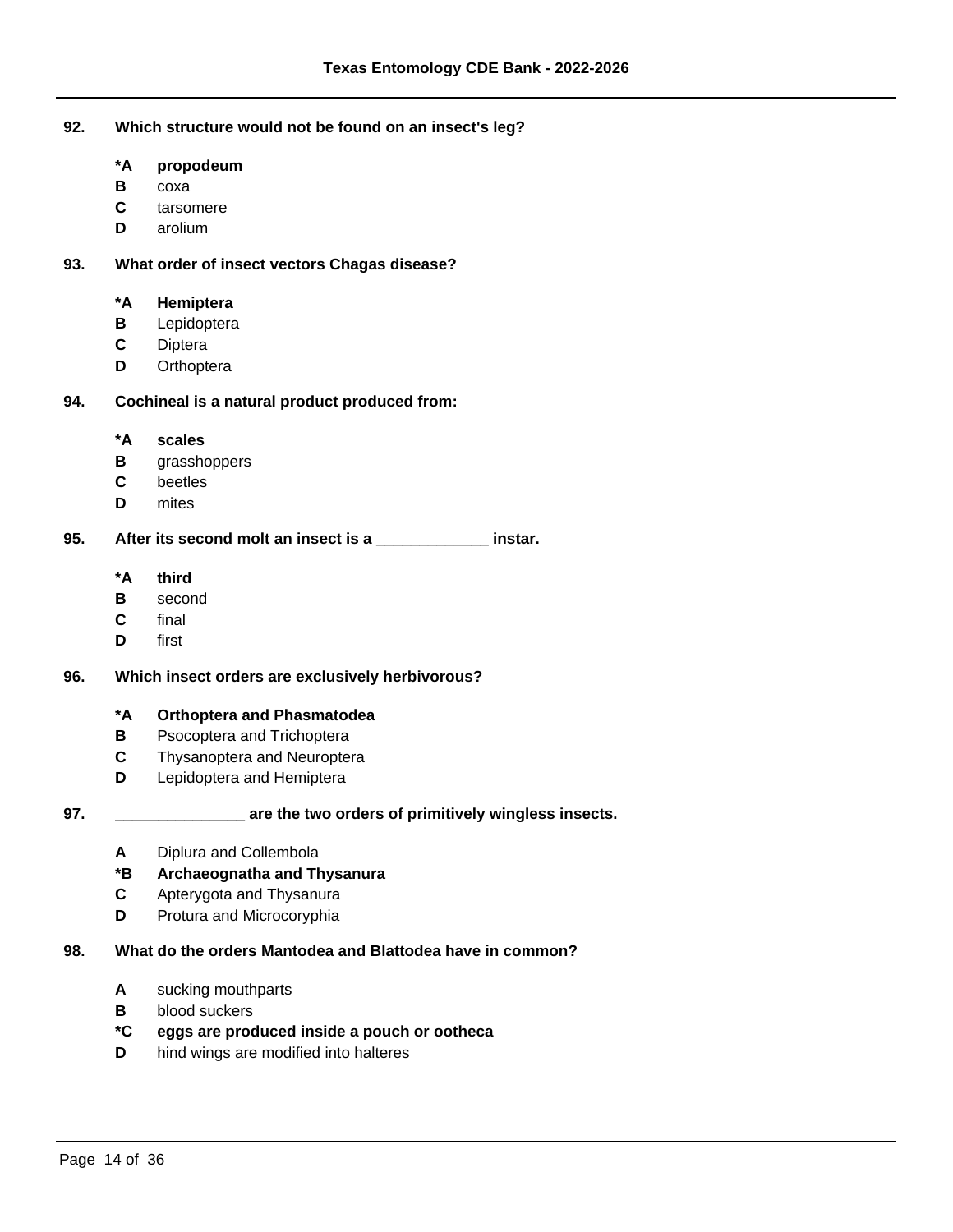**99. Dermaptera or earwigs are most closely related to which insect order?**

- **A** Hemiptera
- **\*B Orthoptera**
- **C** Coleoptera
- **D** Hymenoptera

### **100. Katydids belong to which insect order?**

# **\*A Orthoptera**

- **B** Zoraptera
- **C** Hemiptera
- **D** Embioptera

# **101. A beating tray or beat sheet is best used to collect which type of insects?**

- **A** none of the above
- **B** insects that are nocturnal and attracted to light
- **\*C insects that frequent plants and are reluctant to fly or run**
- **D** insects that scurry across the ground rather than fly

### **102. A hearing organ of an insect is the \_\_\_\_\_\_\_\_\_\_\_\_\_\_.**

- **A** labrum
- **B** vertex
- **C** frons
- **\*D tympanum**
- **103. Most digestion in insects occurs in the:**
	- **A** crop
	- **\*B midgut**
	- **C** foregut
	- **D** hindgut

# **104.** The phrase "endemic" insect refers to:

- **A** invasive
- **B** occurrence in a desert habitat
- **\*C native to or limited to a certain region**
- **D** occurrence in an unfavorable environment

# **105. In what order of insects are the front and hind wings held together by hamuli?**

- **\*A Hymenoptera**
- **B** Lepidoptera
- **C** Hemiptera
- **D** Diptera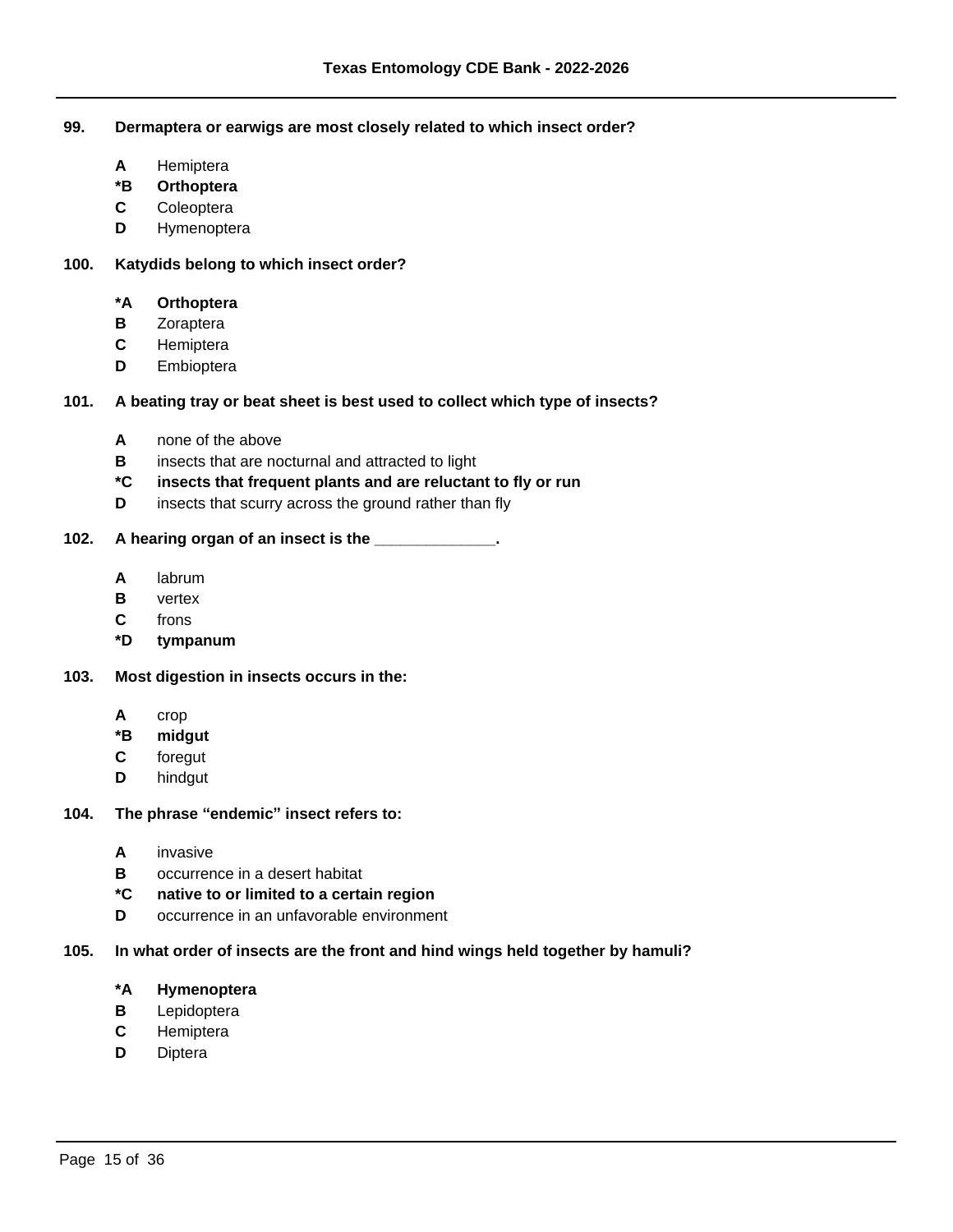**106. \_\_\_\_\_\_\_\_\_\_\_\_\_\_\_\_\_\_\_\_\_ can be used as biological control agents to help control pests.**

- **\*A all of these**
- **B** parasitic wasps
- **C** lacewings
- **D** ladybird beetles

 **107. The developmental stage of an insect between molts is called a/an \_\_\_\_\_\_\_\_\_\_\_\_\_\_.**

- **\*A instar**
- **B** cocoon
- **C** morph
- **D** larva

 **108. Collophore and furcula are morphological terms associated with which order of insects?**

- **\*A Collembola**
- **B** Lepidoptera
- **C** Ephemeroptera
- **D** Odonata

### **109. During a molt, which layer of the old exoskeleton is digested by molting fluid, reabsorbed by the epidermal cells, and reconstituted as new procuticle?**

- **\*A endocuticle**
- **B** epicuticle
- **C** cuticulin layer
- **D** exocuticle
- **110. Digging legs of mole crickets are what functional type?**
	- **A** saltatorial
	- **\*B fossorial**
	- **C** raptorial
	- **D** cursorial

 **111. This best choice for a chemical to use in an insect kill jar is \_\_\_\_\_\_\_\_\_\_\_\_\_\_\_\_.**

- **A** naphthalene
- **B** potassium cyanide
- **C** paradichlorobenzene
- **\*D ethyl acetate**

#### **112. Which part of an insect's antenna articulates with its head capsule?**

- **A** arista
- **\*B scape**
- **C** pedicel
- **D** flagellum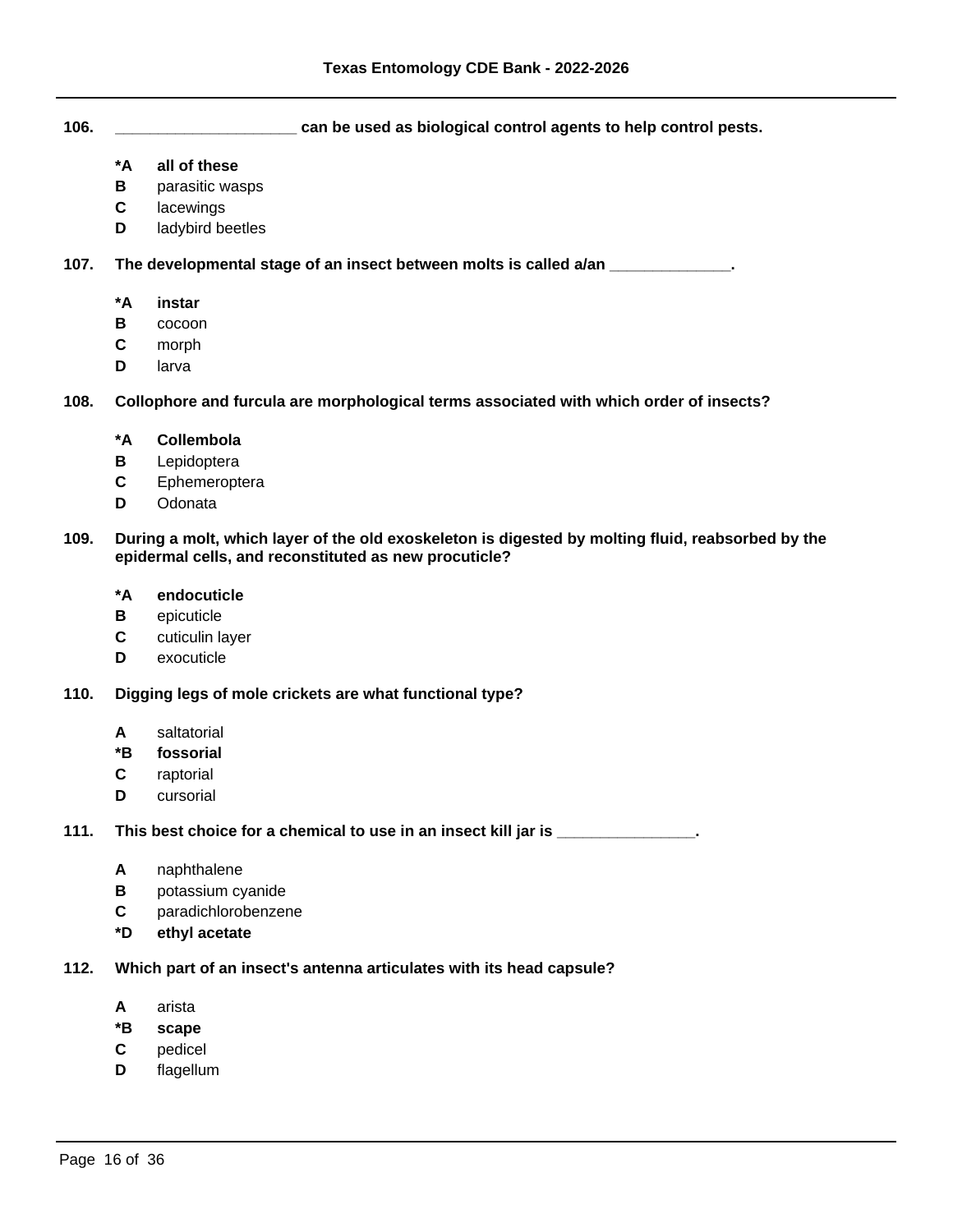# **113. Which structure lies between the crop and the gastric caecae in the insect digestive system?**

- **A** colon
- **B** esophagus
- **C** pyloric valve
- **\*D proventriculus**

 **114. An insect has a protective cuticle that allows it to \_\_\_\_\_\_\_\_\_\_\_\_\_\_.**

- **A** produce biological defense compounds (immune response)
- **B** use chemo-and mechano-receptors
- **\*C all of the above**
- **D** self-repair (if damaged)
- **115. A legless, eyeless, vermiform larva that is approximately 5 mm in length would probably belong to what insect order?**
	- **A** Orthoptera
	- **B** Blattodea
	- **\*C Siphonaptera**
	- **D** Odonata
	- **E** Ephemeroptera

 **116. The hypopharynx separates the mouth opening or food canal from the \_\_\_\_\_\_\_\_\_\_\_\_\_.**

- **A** labrum
- **B** mandibles
- **C** cibarium
- **\*D salivarium**
- **117. The furca is best described as:**
	- **\*A An internal brace for the legs.**
	- **B** A fulcrum for the wings.
	- **C** A hinge for the neck.
	- **D** A springing organ.

# **118. What was a major arthropod borne disease that resulted in great losses for Napoleon on his campaign to Russia?**

- **A** malaria
- **\*B epidemic typhus fever**
- **C** plague
- **D** yellow fever
- **119. Monarch butterflies depend on which plant for their survival?**
	- **A** trumpet vine
	- **\*B milkweed**
	- **C** red clover
	- **D** daisies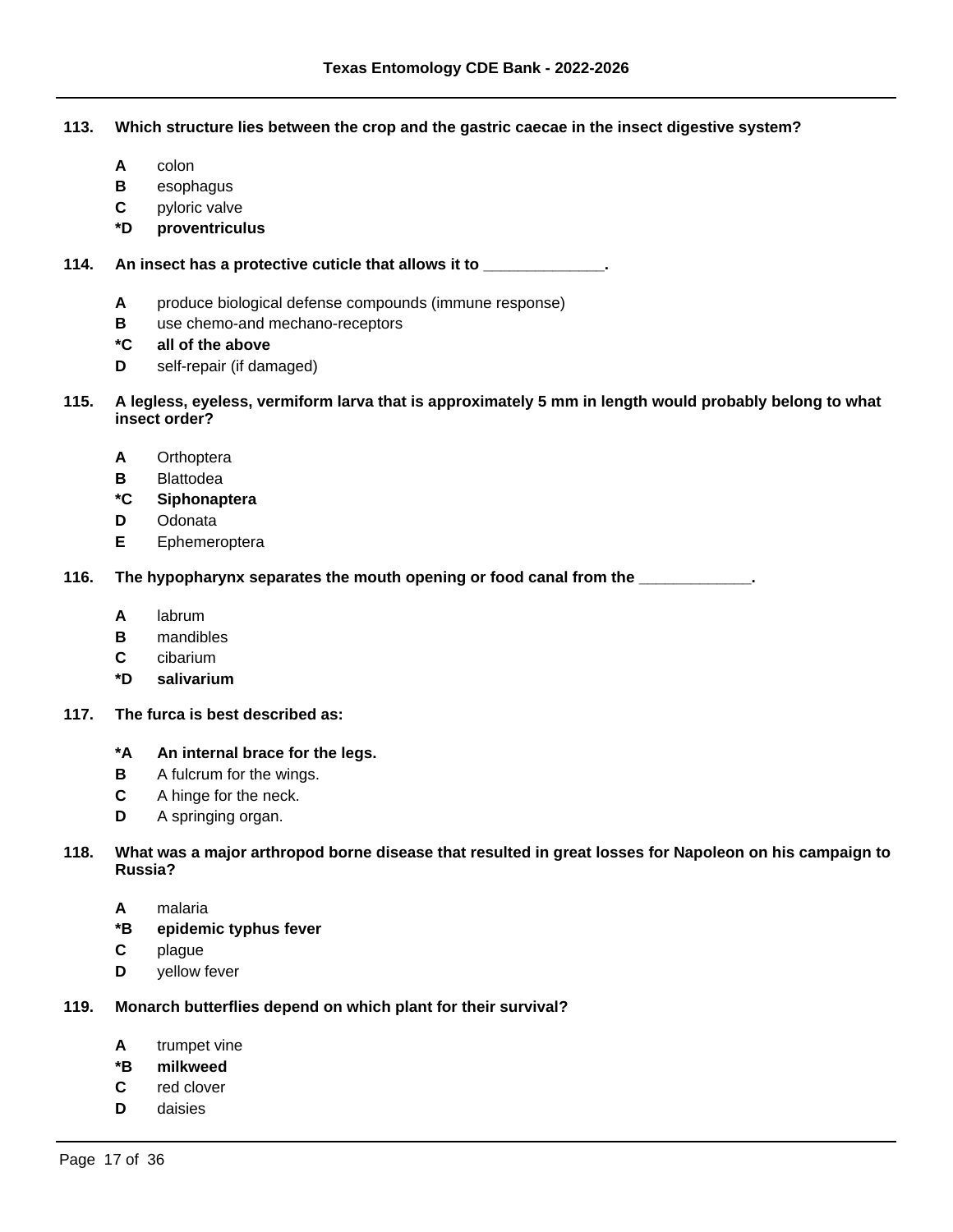**120. Puddling is a behavior in the \_\_\_\_\_\_\_\_\_\_\_\_\_\_ where adults aggregate and drink from mud puddles or moist soil.**

- **A** Trichoptera
- **B** Thysanoptera
- **C** Phasmatodea
- **\*D Lepidoptera**
- 121. The "scales" of butterflies are *\_\_\_\_\_\_\_\_\_\_\_\_\_\_\_\_\_***.** 
	- **\*A flattened setae**
	- **B** campaniform sensilla
	- **C** halteres
	- **D** frons

 **122. A \_\_\_\_\_\_\_\_\_\_\_\_\_\_\_ is the immature, aquatic stage of a dobsonfly.**

- **A** ant lion
- **B** hellbender
- **\*C hellgrammite**
- **D** grub
- **123. In Diptera, hindwings are modified into small, club-like structure called\_\_\_\_\_\_\_\_ that serves as gyroscopes, informing the insect about rotation of the body during flight.**
	- **A** pronotum
	- **B** proboscis
	- **\*C halteres**
	- **D** hamuli

 **124. Giant water bugs belong to the order Hemiptera and are in the family \_\_\_\_\_\_\_\_\_\_\_\_\_\_\_.**

- **A** Danaidae
- **B** Dytiscidae
- **\*C Belostomatidae**
- **D** Muscidae

 **125.** The "vampire" mite that has been a serious pest of managed honey bees is the  $\blacksquare$ 

- **A** wax mite
- **B** scabies mite
- **\*C varroa mite**
- **D** honey mite
- **126. Which abdominal structure of an insect is unpaired?**
	- **\*A epiproct**
	- **B** paraproct
	- **C** cerci
	- **D** valvifer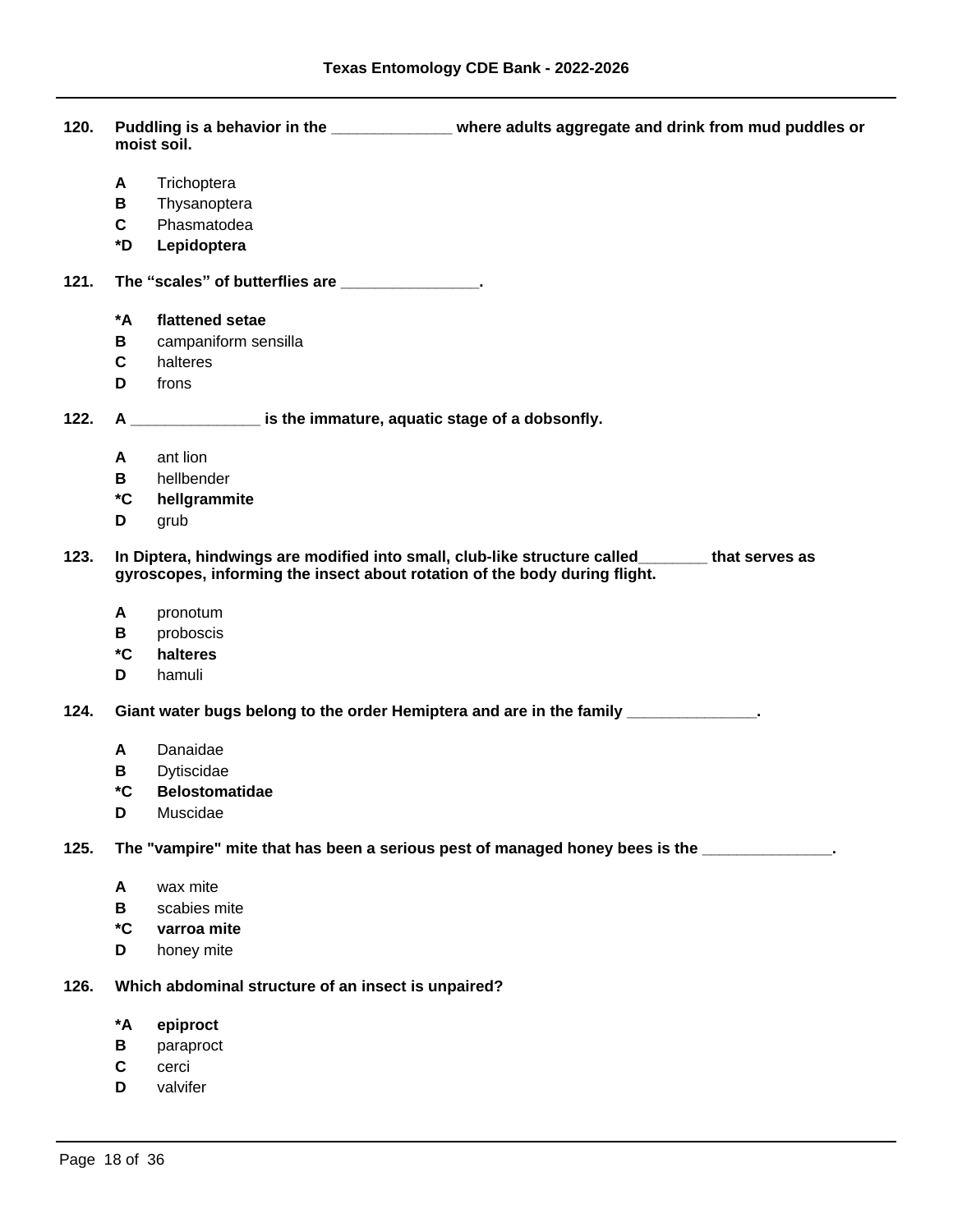**127. Which part of the leg lies between the femur and the tarsus?**

- **A** trochanter
- **B** arolium
- **C** coxa
- **\*D tibia**

 **128. How many abdominal segments are found in a typical insect?**

- **A** more than 15
- **\*B 6 to 11**
- **C** less than 5
- **D** 12 or 13

# **129. Imaginal discs are best described as:**

- **A** underdeveloped legs and wings.
- **B** control centers for embryonic development.
- **C** vestigal reproductive organs.
- **\*D groups of undifferentiated cells.**

# **130. To which family do hard ticks belong?**

- **A** Argasidae
- **B** Simuliidae
- **\*C Ixodidae**
- **D** Heptageniidae
- **131. Immature scale insects are called \_\_\_\_\_.**
	- **\*A crawlers**
	- **B** gliders
	- **C** sliders
	- **D** walkers

### **132. Which insect order does not have aquatic stages of development?**

# **\*A Thysanoptera**

- **B** Hemiptera
- **C** Coleoptera
- **D** Neuroptera

 **133. In cicadas and other sucking insects, movement of liquid to the mouth results from the action of a \_\_\_\_\_.**

- **A** corneal pump
- **\*B cibarial pump**
- **C** cuticle
- **D** corneagen cell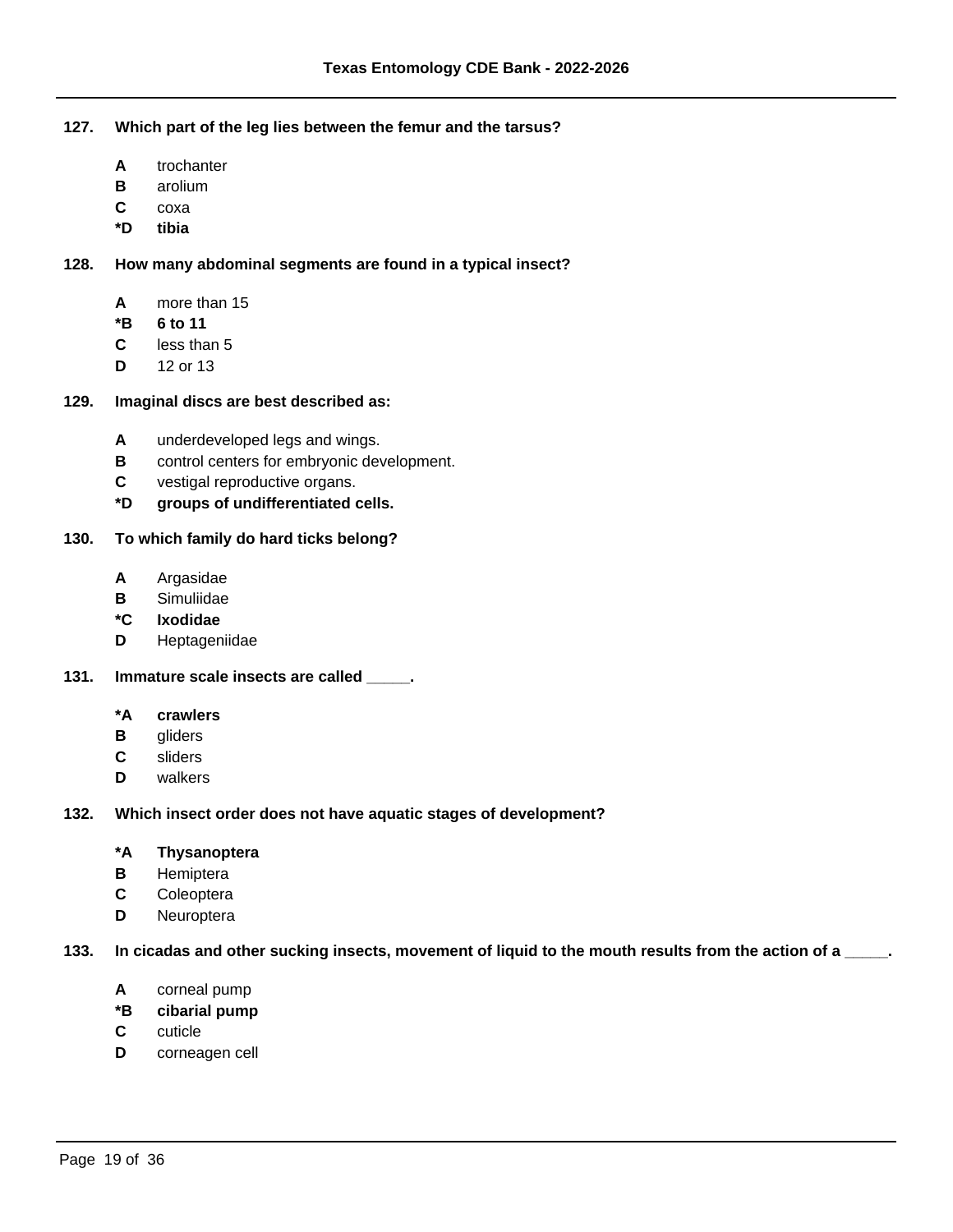## **134. Which larval type does not have walking legs?**

- **A** eruciform
- **B** Campodeiform
- **\*C vermiform**
- **D** scarabaeiform

## **135. What order of insects usually have their wings covered in flattened setae or scales?**

# **\*A Lepidoptera**

- **B** Diptera
- **C** Hemiptera
- **D** Coleoptera
- 136. An insect's cuticle is primarily made of \_\_\_\_\_\_\_\_\_\_, which has also been studied for its medicinal **properties.**
	- **A** melanin
	- **\*B chitin**
	- **C** hemolymph
	- **D** melatonin

# **137. The bed bug, Cimex lectularious, is an effective vector of what pathogenic microorganism?**

- **A** sporidia
- **\*B none**
- **C** loa loa
- **D** wolbachia

### **138. Which of the following describes the jumping legs of grasshoppers.**

- **A** natatorial
- **B** raptorial
- **\*C saltatorial**
- **D** cursorial

 **139. The dorsal sclerite of each abdominal segment is called a \_\_\_\_\_\_\_\_\_\_\_\_\_\_\_.**

- **A** coxite
- **B** pleurite
- **\*C tergite**
- **D** sternite

### **140. \_\_\_\_\_\_\_\_\_\_ is the order of walkingsticks and leaf insects.**

### **\*A Phasmatodea**

- **B** Mantodea
- **C** Mantophasmatodea
- **D** Orthoptera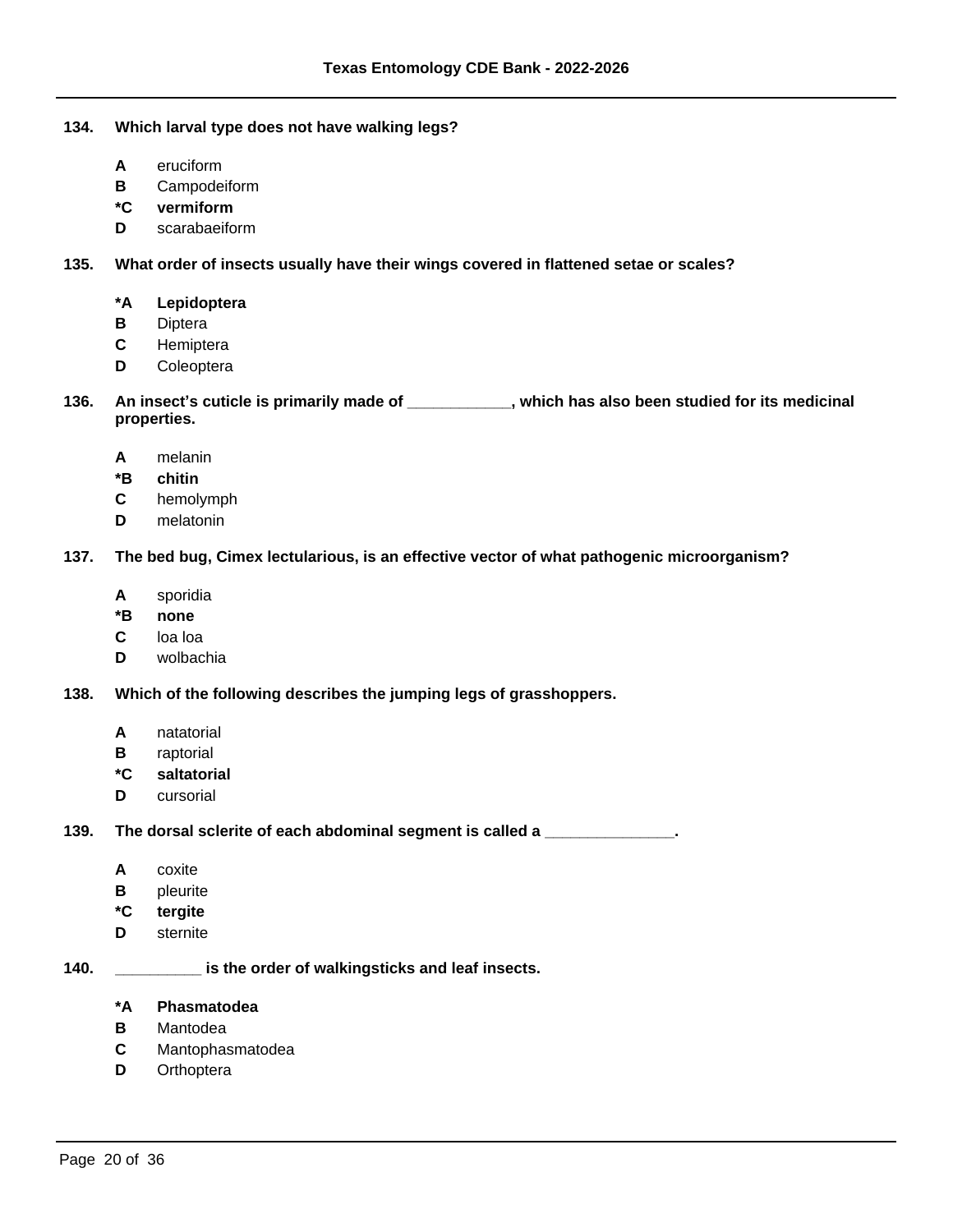### **141. In integrated pest management, this is the point at which action must be taken to avoid economic damage from insect injury.**

- **A** plant health level
- **\*B economic threshold**
- **C** economic injury level
- **D** pest threshold

# **142. \_\_\_\_\_\_\_\_\_\_\_\_\_\_\_ is the largest professional society dedicated to the study of insects.**

# **\*A Entomological Society of America**

- **B** American Society for the Study of Insects
- **C** Chinese Academy of Sciences
- **D** European Entomological Society

# **143. Where do the larva of horse flies occur?**

- **A** in turf
- **\*B in aquatic or marshy environments**
- **C** in flower beds
- **D** in brush piles

# **144. If an insect's subesophageal ganglion were paralyzed, it would be unable to \_\_\_\_\_\_\_\_\_.**

- **\*A eat**
- **B** fly
- **C** see
- **D** walk
- **145. A caterpillar does not have \_\_\_\_\_\_\_\_\_.**

### **\*A compound eyes**

- **B** mandibles
- **C** claws
- **D** prolegs

### **146. Which of the following common name and order combination is correct?**

- A Psocoptera-leafhopper
- **\*B Blattodea²cockroaches**
- **C** Mecoptera-lacewing
- **D** Hemiptera-wasps

# **147. In centipedes, the "fangs" are what type of structure?**

### **\*A modified legs**

- **B** modified mouthparts
- **C** maxilla
- **D** mandibles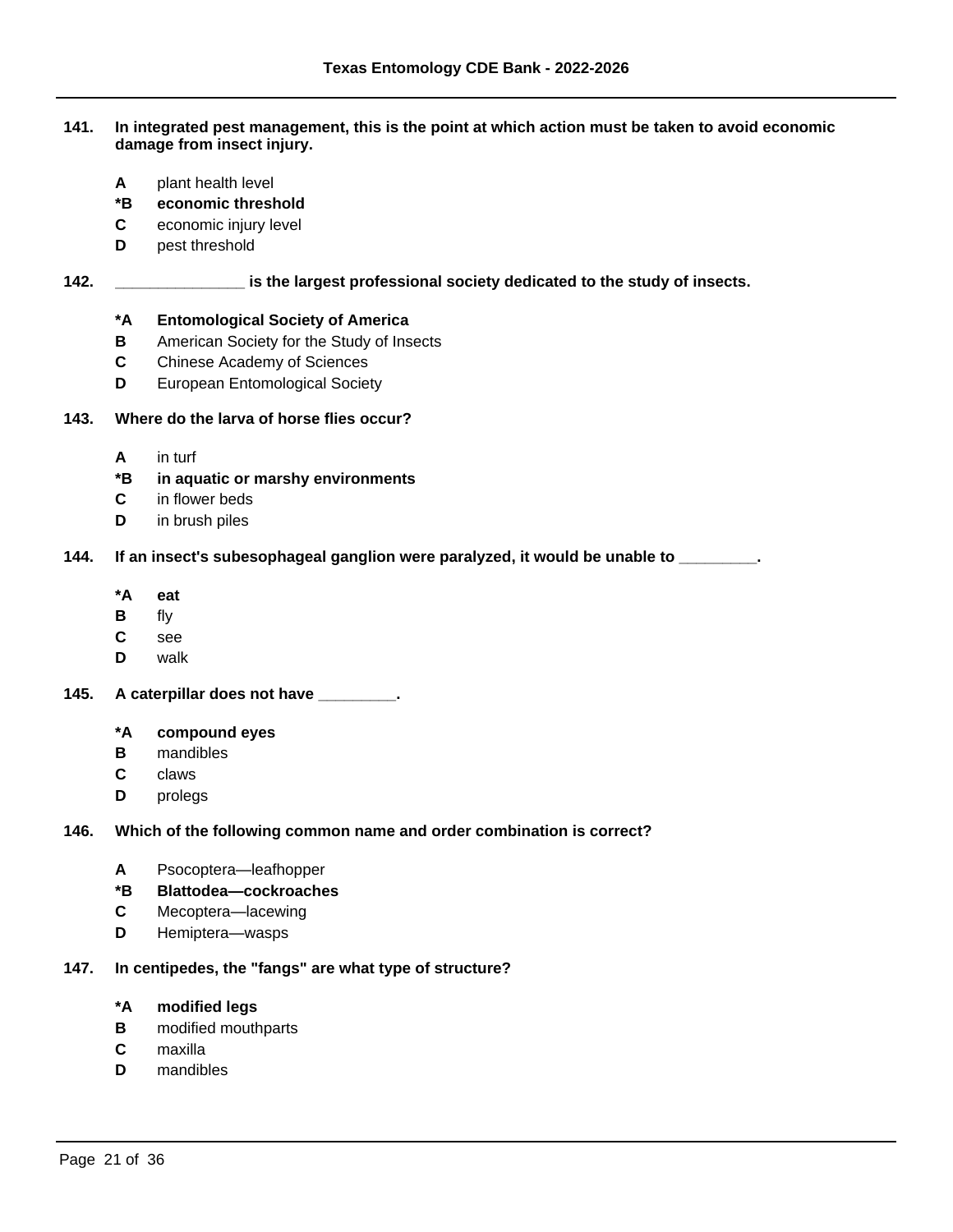**148. Which structure is NOT part of the head capsule of insects?**

- **A** antennae
- **\*B pronotum**
- **C** tentorium
- **D** vertex

# **149. \_\_\_\_\_\_\_\_\_\_\_\_\_\_ belong to the order Hymenoptera.**

# **\*A wasps and ants**

- **B** flies and mosquitoes
- **C** grasshoppers and crickets
- **D** beetles and weevils

# **150. A/an \_\_\_\_\_\_\_\_\_\_\_\_\_\_ is used by female insects to lay eggs.**

- **\*A ovipositor**
- **B** ovum
- **C** cerci
- **D** spermatheca

# **151. What is the branch of science concerned with describing, naming, and classifying organisms?**

- **A** Phylogeny
- **B** Speciation
- **C** Zoology
- **\*D Taxonomy**

### **152. Which of this information is not common on insect specimen labels?**

- **A** county
- **B** state
- **\*C soil type**
- **D** collector's name

# **153. Approximately how many species of insects have been described to date?**

- **A** 5 million
- **B** 12 million
- **\*C 1 million**
- **D** 500 thousand
- **154. The following are groups of eusocial insects:**
	- **A** ants
	- **B** termites
	- **\*C All of these are eusocial insects**
	- **D** gall-forming aphids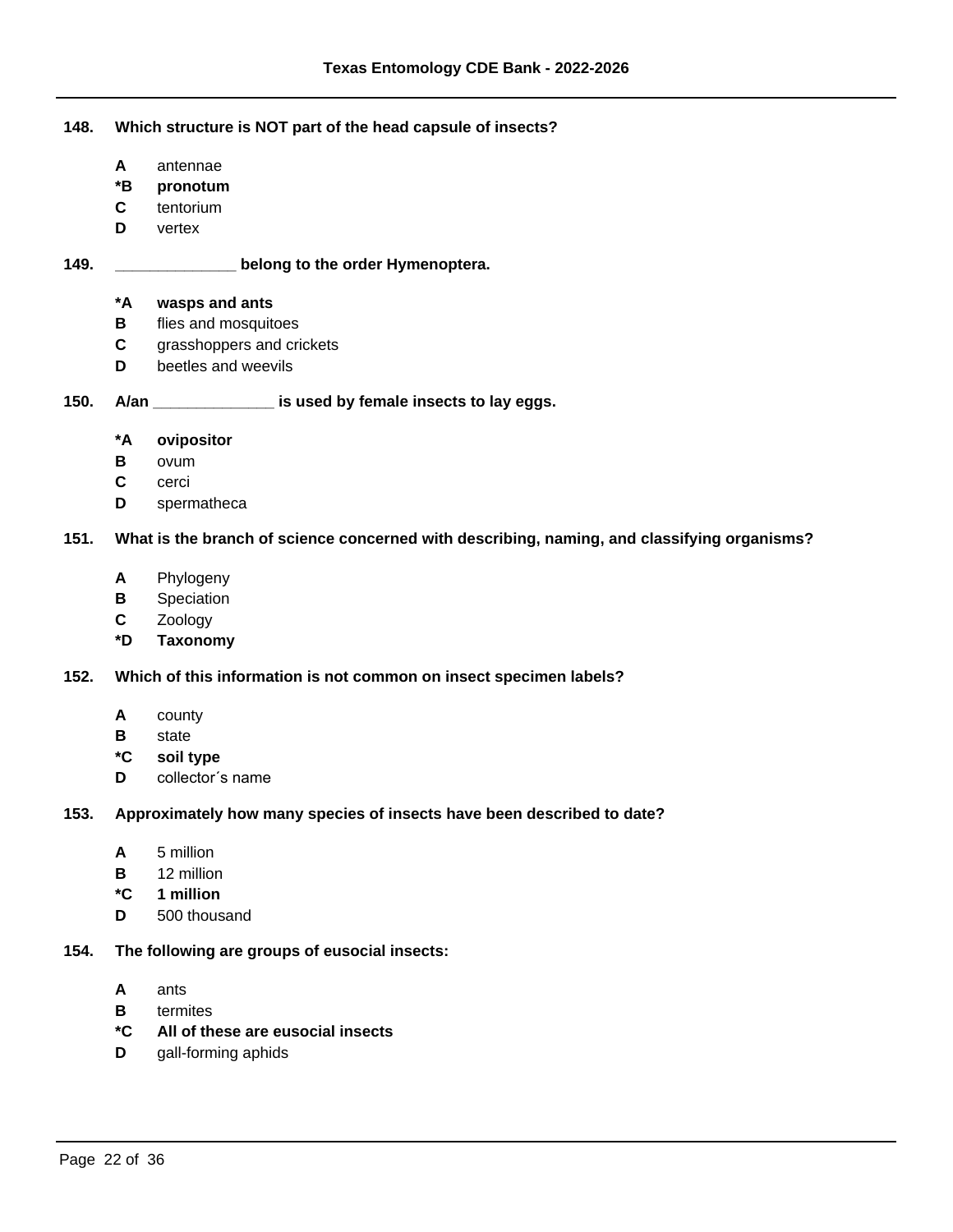**155. Ant lions belong to the order \_\_\_\_\_\_\_\_\_\_\_\_\_\_. A** Diptera **B** Coleoptera **C** Isoptera **\*D Neuroptera 156. What material do solitary female bees provision for their offspring in cell chambers? A** honey **B** rotting meat **C** fruit **\*D pollen**

 **157. The \_\_\_\_ are structures of the insect head that are responsible for grinding solid food.**

- **A** calyx
- **\*B mandibles**
- **C** labrum
- **D** maxilla

 **158. Dichotomous keys are primarily based on differences and similarities in insect \_\_\_\_\_\_\_\_\_\_\_\_.**

- **A** physiology
- **B** pest status
- **\*C morphology**
- **D** behavior

 **159. The order Phthiraptera contains \_\_\_\_\_\_\_\_\_\_\_\_\_\_\_\_\_.**

- **A** bristletails and silverfish.
- **\*B chewing and sucking lice**
- **C** dragonflies and damselflies
- **D** roaches and mantids

 **160. The tracheal system of an insect is best described as \_\_\_\_\_\_\_\_\_\_\_\_\_\_\_\_\_\_\_\_\_\_\_\_.**

# **\*A a network of hollow tubes**

- **B** a radial pattern of filaments
- **C** a chain of interconnecting cells
- **D** a method of anaerobic respiration

### **161. Which structures would be found in an eruciform larva, but not in a scarabaeiform larva?**

- **A** mandibles
- **B** spiracles
- **C** ocelli
- **\*D prolegs**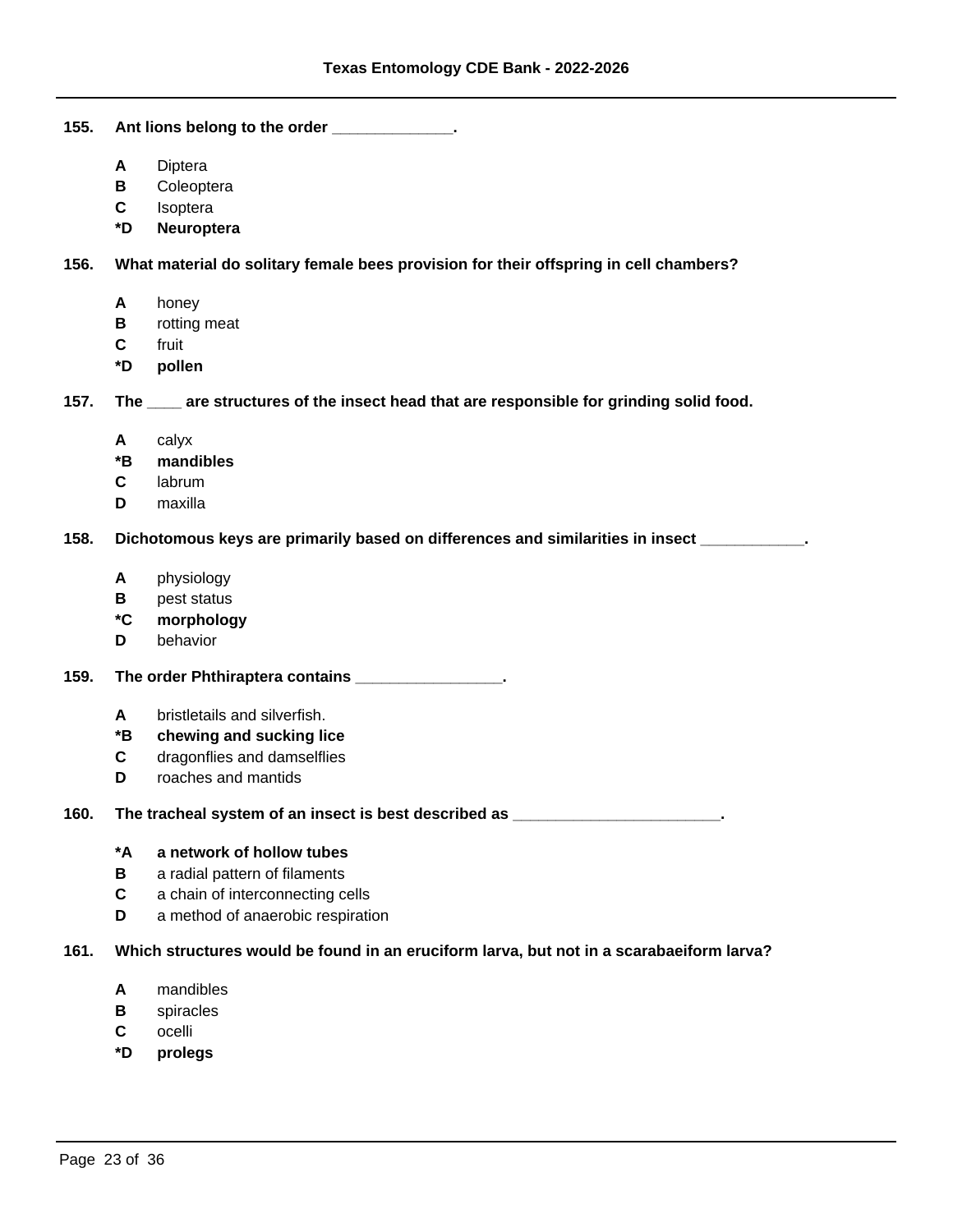- **162. The insect mouthparts include all of these structures except:**
	- **A** maxillae
	- **\*B clypeus**
	- **C** hypopharynx
	- **D** labium

 **163. The internal organ system of insects that is analogous to the liver in mammals (In insects, it serves to**  actively transport water and ions from the hemolymph) is the \_\_

- **A** prothoracic gland
- **B** tritocerebrum
- **C** peritrophic membrane
- **\*D malpighian tubules**

# **164. \_\_\_\_\_\_\_\_\_\_ are regarded as the most important group of insect pollinators.**

- **A** Hymenoptera, Ichneumonidae
- **\*B Hymenoptera, Apoidea**
- **C** Coleoptera, Cantharidae
- **D** Diptera, Syrphidae

## **165. Squash bugs belong to what insect order?**

- **\*A Hemiptera**
- **B** Diptera
- **C** Coleoptera
- **D** Lepidoptera

#### **166. The followings are the parts of the insect thorax:**

- **A** pirothorax, hexathorax and etathorax
- **\*B metathorax, mesothorax and prothorax**
- **C** mesothorax, metathorax and semithorax
- **D** prothorax, mesothorax and entothorax

#### **167. Approximately how many native bee species are known in North America?**

- **A** 500
- **\*B 4,000**
- **C** 800
- **D** 1,000

#### **168. These insects typically hold their wings together above and over their abdomen when resting.**

- **A** moths
- **\*B butterflies**
- **C** stoneflies
- **D** dragonflies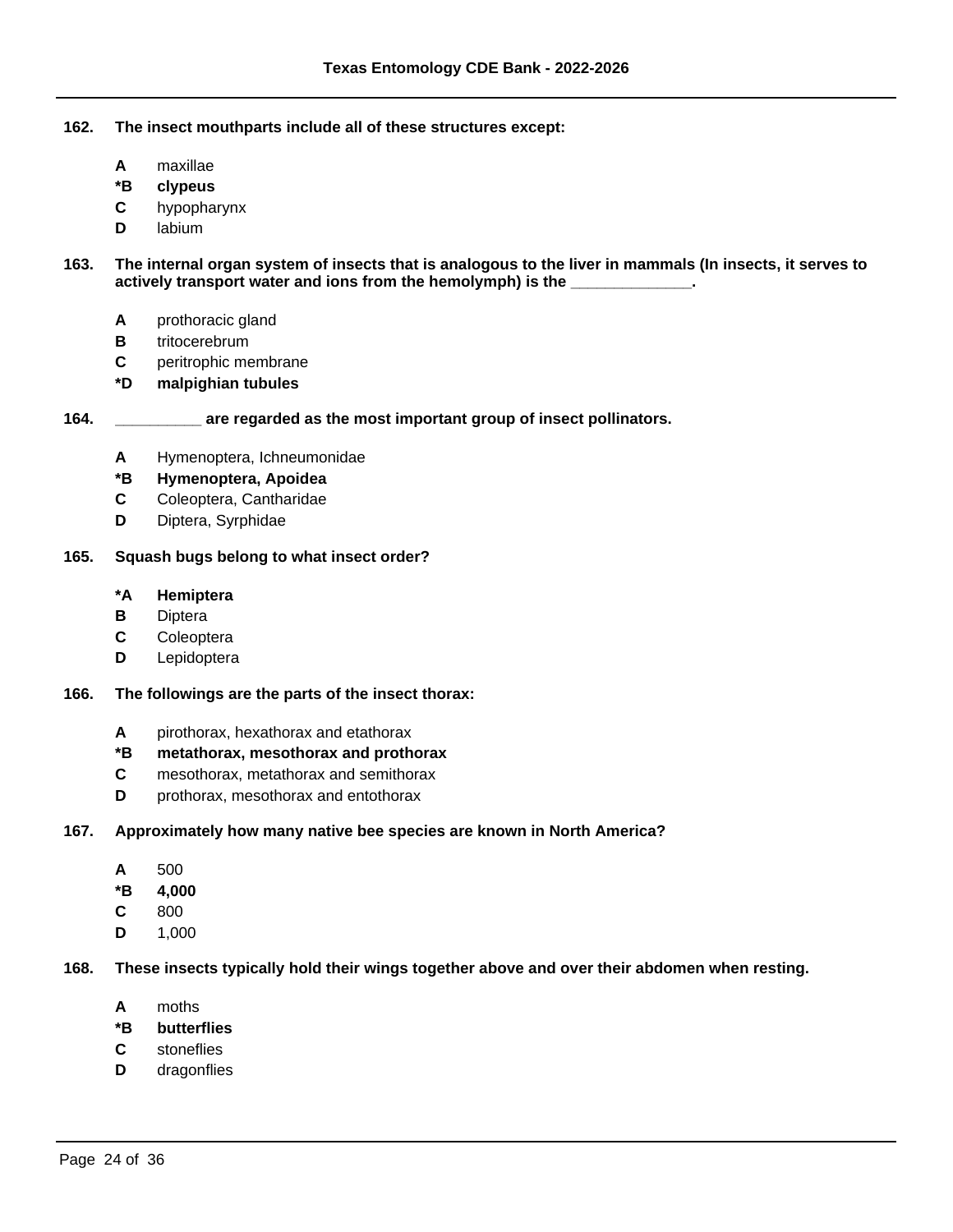**169. What diseases do Culex pipiens pipiens and C. p. quinquefasciatus vector?**

- **A** malaria
- **B** dengue fever
- **C** yellow fever
- **\*D St. Louis encephalitis**

 **170. Which structures of insects are part of the ovipositor?**

- **A** cerci
- **\*B valvulae**
- **C** aedeagus
- **D** paraprocts

 **171. Malaria was eradicated in the U.S. in the mid 20th century in part because of the widespread use of** 

**\*A DDT**

**\_\_\_\_\_\_\_\_\_.**

- **B** Sevin
- **C** Deet
- **D** Malathion

 **172. An insect with tracheal gills would probably be found in \_\_\_\_\_\_\_\_\_\_\_\_\_\_\_\_\_\_\_\_.**

# **\*A a cold mountain stream**

- **B** an oceanic community
- **C** a sewage treatment lagoon
- **D** a stagnant pond

 **173. Insects have \_\_\_\_\_\_\_\_\_ pair of legs and \_\_\_\_\_\_\_\_\_primary body regions.**

- **A** 6, 2
- **\*B 3, 3**
- **C** 3, 2
- **D** 4, 2

# **174. Numerous families in the order \_\_\_\_\_\_\_\_\_\_\_ can transmit plant diseases with their piercing-sucking mouthparts.**

- **A** Psocodea
- **B** Plecoptera
- **C** Strepsiptera
- **\*D Hemiptera**

# **175. Solitary bees build nests in what type of habitat?**

- **A** in the soil
- **\*B all of the above**
- **C** in hollow plant stems
- **D** in existing small tree holes or cavities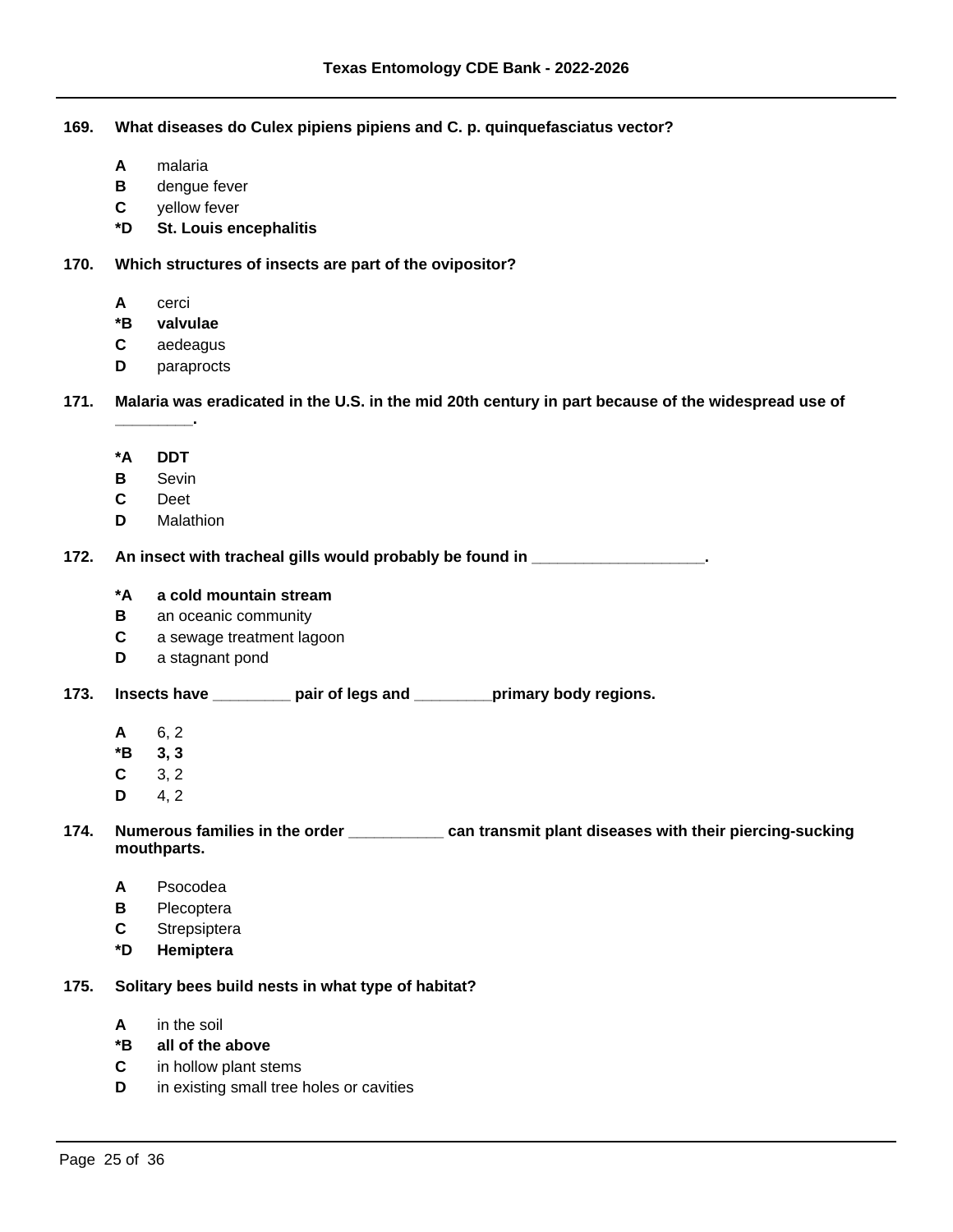| 176. | Some factors contributing to the success of insects are:                                                                                      |                                                                                    |  |
|------|-----------------------------------------------------------------------------------------------------------------------------------------------|------------------------------------------------------------------------------------|--|
|      | A                                                                                                                                             | size, a protective cuticle, an efficient nervous system, four pair of legs         |  |
|      | В                                                                                                                                             | high reproductive rate, the evolution of flight, ability to live without a brain   |  |
|      | $^\star \text{C}$                                                                                                                             | high reproductive rate, the evolution of flight, size                              |  |
|      | D                                                                                                                                             | size, the evolution of flight, lack of wings                                       |  |
|      |                                                                                                                                               |                                                                                    |  |
| 177. |                                                                                                                                               | Dutch elm disease is caused by a ___________that is carried by ___________.        |  |
|      | *A                                                                                                                                            | fungus, beetles                                                                    |  |
|      | В                                                                                                                                             | mycoplasma, leafhoppers                                                            |  |
|      | C                                                                                                                                             | virus, aphids                                                                      |  |
|      | D                                                                                                                                             | virus, thrips                                                                      |  |
| 178. | Some insects are considered _____ because loss of their contributions to critical ecological functions<br>could collapse a broader ecosystem. |                                                                                    |  |
|      | *A                                                                                                                                            | keystone Species                                                                   |  |
|      | В                                                                                                                                             | fundamental Species                                                                |  |
|      | C                                                                                                                                             | cornerstone Species                                                                |  |
|      | D                                                                                                                                             | base Species                                                                       |  |
| 179. |                                                                                                                                               |                                                                                    |  |
|      | Α                                                                                                                                             | Diptera, mosquito                                                                  |  |
|      | В                                                                                                                                             | Coleoptera, weevil                                                                 |  |
|      | C                                                                                                                                             | Lepidoptera, cabbage looper                                                        |  |
|      | *D                                                                                                                                            | Lepidoptera, swallowtail                                                           |  |
| 180. | The whirligig beetle has how many pairs of eyes?                                                                                              |                                                                                    |  |
|      | A                                                                                                                                             | one                                                                                |  |
|      | В                                                                                                                                             | Four                                                                               |  |
|      | *C                                                                                                                                            | two                                                                                |  |
|      | D                                                                                                                                             | three                                                                              |  |
| 181. |                                                                                                                                               | is an ability of insects to survive toxicity after chronic exposure to pesticides. |  |
|      | A                                                                                                                                             | repellency                                                                         |  |
|      | В                                                                                                                                             | resurgence                                                                         |  |
|      | C                                                                                                                                             | tolerance                                                                          |  |
|      | *D                                                                                                                                            | resistance                                                                         |  |
| 182. |                                                                                                                                               | One-way flow valves in the heart are called _____________.                         |  |
|      | A                                                                                                                                             | pulsatile organs                                                                   |  |
|      | В                                                                                                                                             | apodemes                                                                           |  |
|      | C                                                                                                                                             | spiracles                                                                          |  |

**\*D ostia**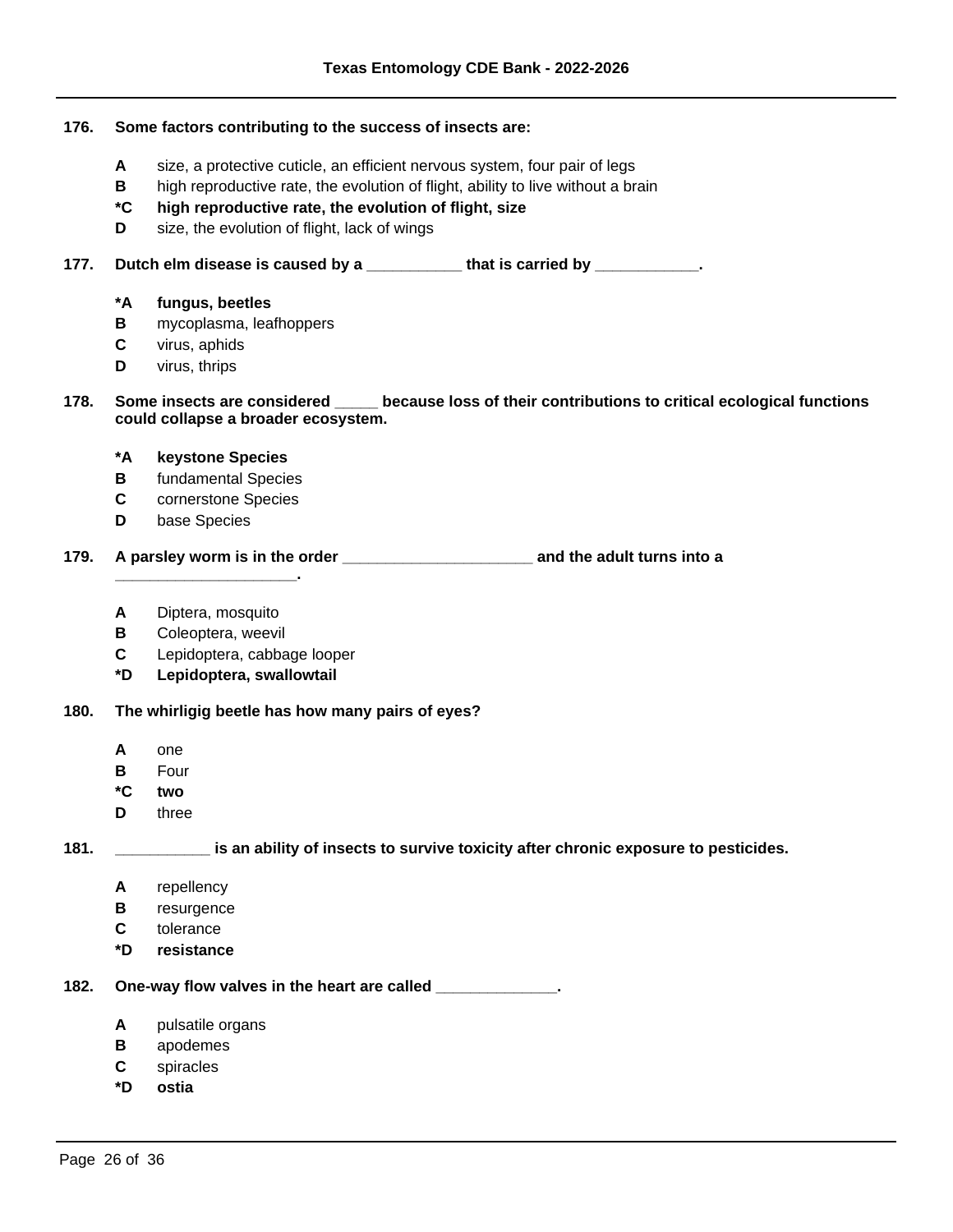**183. What structures regulate air flow into and out of the tracheal system in insects?**

- **A** ostia
- **B** taenidia
- **\*C spiracles**
- **D** tracheoles

 **184. The plague, or "black death," is a disease of rodents and is transmitted by the \_\_\_\_\_\_\_\_.**

- **A** Asian lady beetle
- **\*B Oriental rat flea**
- **C** western tarnished plant bug
- **D** human body louse

# **185. Which of these events occurs first during insect egg development?**

- **A** segregation of the germ cells
- **B** enlargement of the germ band
- **C** differentiation of germ layers
- **\*D migration of the cleavage nuclei**

#### **186. \_\_\_\_\_\_\_\_\_\_\_\_\_\_\_\_\_ is where digestive enzymes are secreted and most food absorption occurs in the insect gut.**

- **A** stomodeum
- **\*B mesenteron**
- **C** proventriculum
- **D** proctodeum

 **187. A sperm cell enters the insect egg through the \_\_\_\_\_\_\_\_\_\_\_\_\_.**

- **A** oosome
- **B** germ band
- **\*C micropyle**
- **D** morula

## **188. Which insect order contains the crickets and grasshoppers?**

- **A** Hymenoptera
- **B** Lepidoptera
- **C** Blattodea
- **\*D Orthoptera**

### **189. What is the primary chemical component of the insect's egg shell?**

- **A** calcium
- **B** lipid
- **C** polysaccharide
- **\*D protein**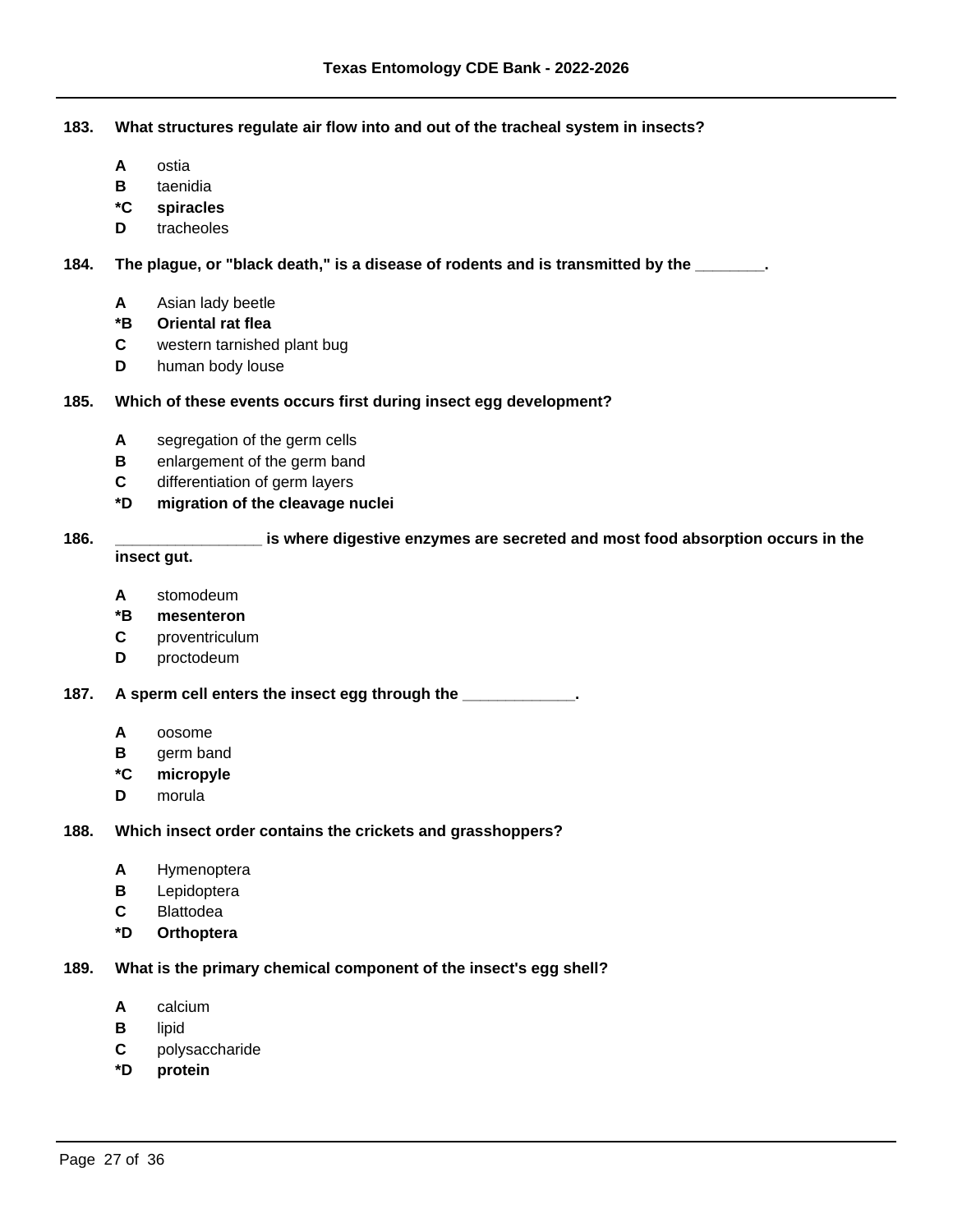**190. Urticating hairs are associated with plants, tarantulas and what insect order?**

- **A** Strepsiptera
- **B** Mecoptera
- **C** Blattodea
- **\*D Lepidoptera**

 **191. Which structure would not be found on an insect's prothorax?**

- **A** leg
- **B** pronotum
- **\*C wing**
- **D** spiracle

 **192. Honey bees are valuable agricultural pollinators worth an estimated \_\_\_\_ annually in the United States.**

- **A** \$25 Million
- **B** \$98.8 Million
- **\*C \$15 Billion**
- **D** \$7.5 Billion

 **193. Which of these following components are not part of integrated pest management (IPM)?**

- **A** economic thresholds
- **\*B application of pesticides based only on calendar dates**
- **C** information on the pest's life cycle and habitat
- **D** biological control

# **194. A \_\_\_\_\_\_\_\_\_\_\_ is used to collect ground dwelling, crawling insects.**

- **A** ultraviolet light trap
- **B** Berlese funnel
- **\*C pitfall trap**
- **D** malaise trap

 **195. The state insect of Texas is the \_\_\_\_\_\_\_\_\_\_\_\_\_\_\_\_\_\_.**

- **A** honey bee
- **\*B monarch butterfly**
- **C** Texas checkered spot butterfly
- **D** lady bird beetle

# **196. Which of these occupies the largest volume in an unfertilized insect egg?**

- **\*A yolk**
- **B** nucleus
- **C** periplasm
- **D** embryo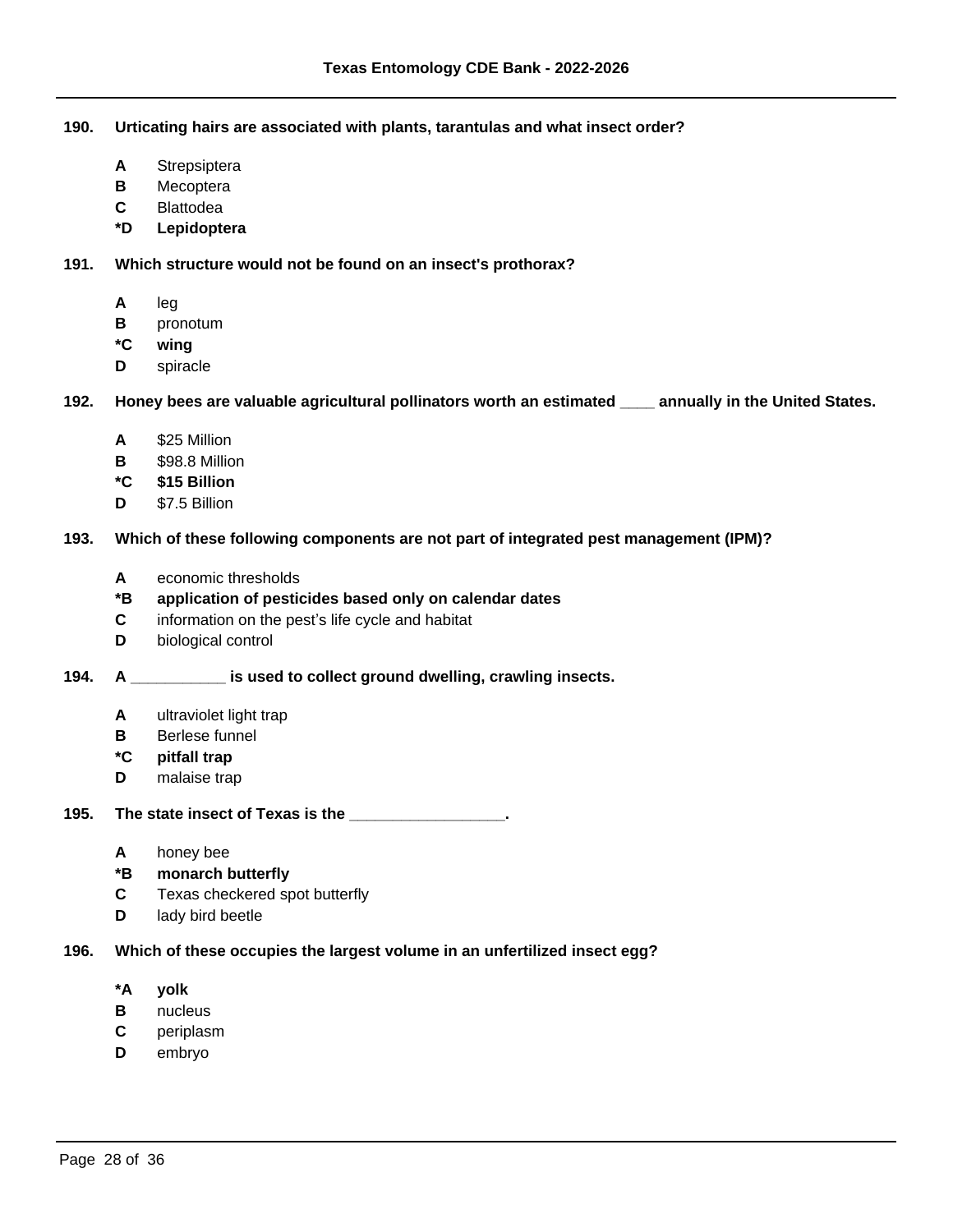#### **197. Which of the following arthropods is not an insect**

- **A** dragonfly
- **\*B scorpion**
- **C** fly
- **D** cockroach

# **198. \_\_\_\_\_\_are not considered a biological control agent for killing insect pests.**

- **A** microbes
- **B** parasitoids
- **C** predators or parasites
- **\*D pheromones**

# **199. A suture of the exoskeleton is best described as a \_\_\_\_\_\_\_\_\_.**

- **A** point of attachment between segments.
- **B** membranous bridge.
- **C** thick ridge of cuticle.
- **\*D line or junction between two sclerites.**

### **200. Rigid, inflexible structures of the exoskeleton are called \_\_\_\_\_\_\_\_\_\_.**

- **\*A sclerites**
- **B** apodemes
- **C** segments
- **D** sutures

### **201. What percentage of flowering plants on Earth require insect pollination?**

- **A** 50%
- **B** 30%
- **C** 95%
- **\*D 75%**

### **202. What are the larva of mosquitoes commonly referred to as?**

- **A** dancers
- **\*B wigglers**
- **C** tumblers
- **D** crawlers

 **203. The snakeflies belong to the order \_\_\_\_\_\_\_\_\_\_\_\_\_\_\_\_\_\_\_\_\_\_\_\_.**

- **A** Neuroptera
- **B** Odonata
- **\*C Raphidioptera**
- **D** Coleoptera
- **E** Megaloptera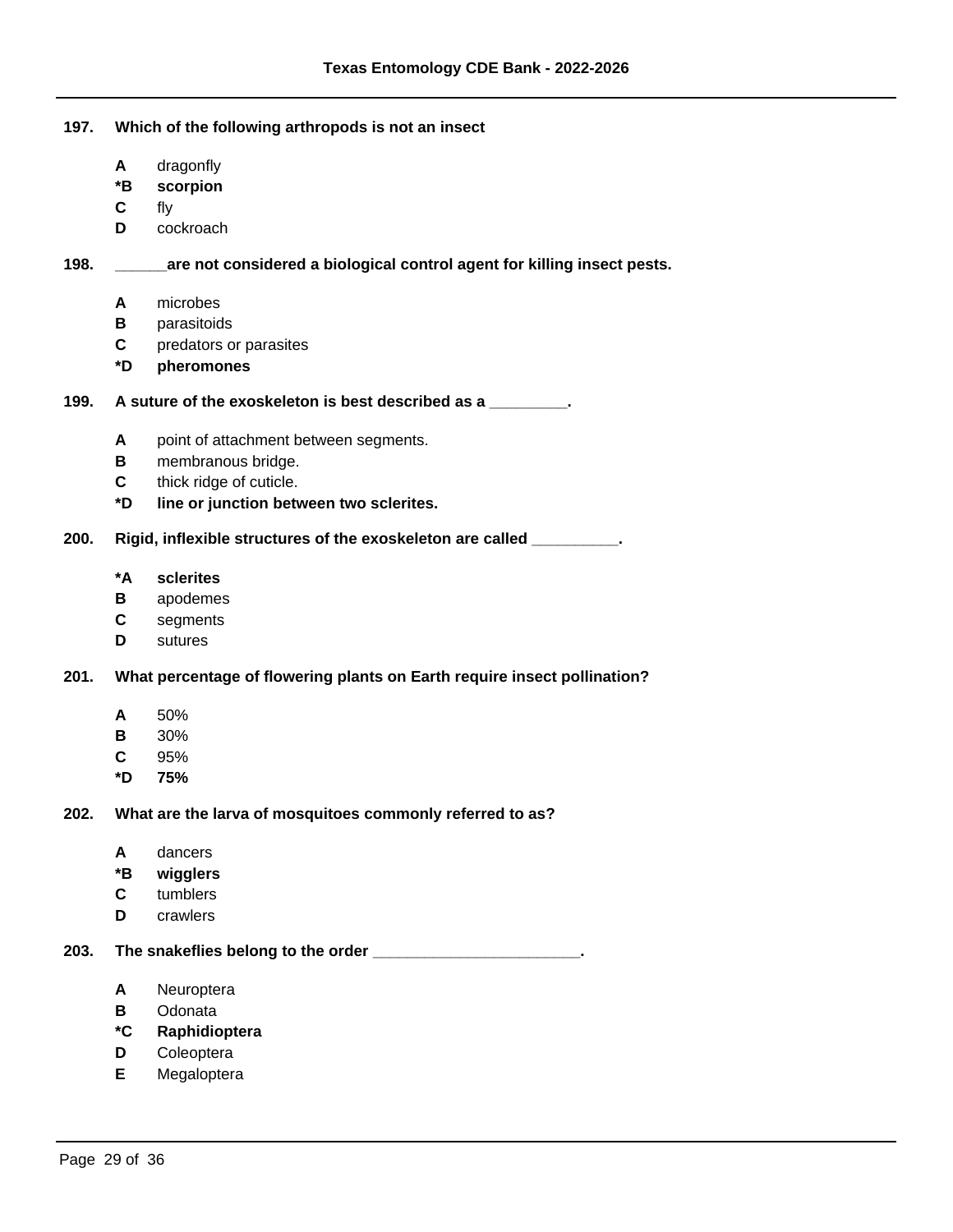**204. The insect cuticle is between \_\_\_\_\_ and \_\_\_\_\_\_ microns thick.**

- **\*A 100, 300**
- **B** 120, 1000
- **C** 300, 400
- **D** 50, 75

## **205. Very few insects are found in this habitat.**

- **\*A ocean**
- **B** trees
- **C** soil
- **D** lakes

# **206. What are some characteristics of social insects?**

- **A** cooperative care of the young
- **B** usually associated with a confined space like a nest
- **C** reproductive division of labor
- **\*D All of these are characterics of social insects**

# **207. Which of these is not a longitudinal wing vein?**

- **A** radius
- **B** cubitus
- **\*C furca**
- **D** costa

# **208. About \_\_\_\_ percent of people that get stung by stinging insects suffer serious reactions.**

- **A** 4%
- **\*B 3%**
- **C** 1%
- **D** 10%

 **209. The blood of insects is called \_\_\_\_\_\_\_\_\_\_\_\_\_\_\_.**

- **A** sebum
- **B** hemoglobin
- **C** hemocyanin
- **\*D hemolymph**

 **210. Rachel Carson published a book titled \_\_\_\_\_\_\_\_\_\_\_\_\_\_\_ that highlighted pesticide issues and environmental contamination as a result of the overuse of DDT in the mid 20th century.**

- **A** The Hungry Caterpillar
- **\*B Silent Spring**
- **C** A Bug's Life
- **D** Sand County Almanac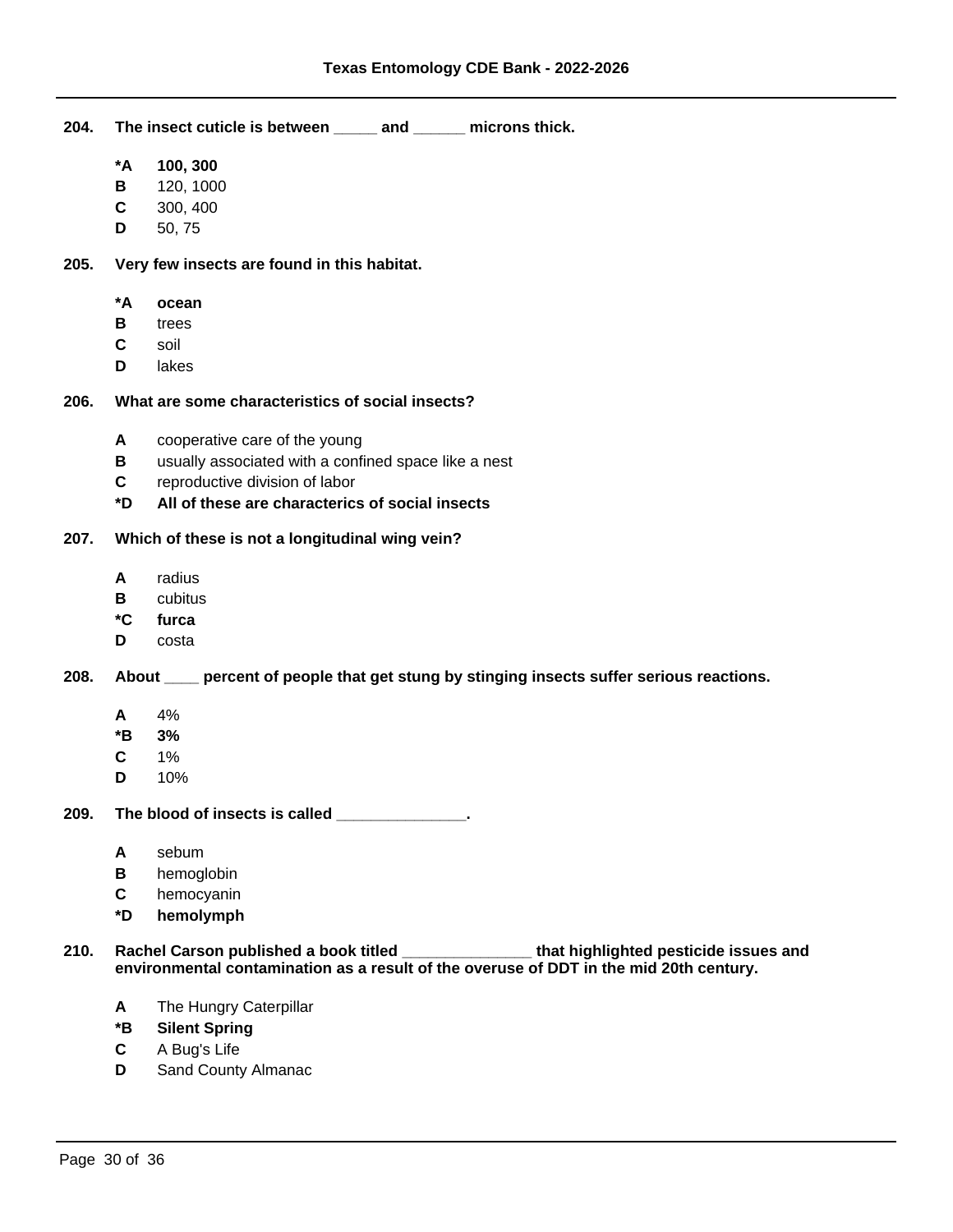- **211. Insects use their olfactory system for \_\_\_\_\_\_\_\_\_\_\_\_\_\_.**
	- **A** seeing
	- **\*B smelling**
	- **C** sucking
	- **D** hearing

 **212. The Hymenoptera from the list below that are not social are\_\_\_\_\_\_\_\_\_\_\_\_**

- **A** sweat bees
- **B** hornets
- **C** honey bees
- **\*D leafcutter bees**

 **213. A \_\_\_\_\_\_\_\_\_\_\_\_ is the stage of development of an insect between the immature form and the adult in holometabolous insects (those insects that go through complete metamorphosis).**

- **A** imago
- **B** larva
- **C** third instar
- **\*D pupa**
- **E** subimago

 **214. Water boatmen have \_\_\_\_\_\_\_\_\_\_\_\_\_\_ legs used for swimming.**

- **\*A Natatorial**
- **B** Cursorial
- **C** Fossorial
- **D** Raptorial

 **215. The aquatic insect order whose immature stages sometimes create rock cases is \_\_\_\_.**

- **A** Odonata
- **B** Ephemeroptera
- **\*C Trichoptera**
- **D** Diptera
- **216. What is the causal agent of pink eye in cattle that can be vectored by flies?**
	- **\*A Moraxella bovis**
	- **B** Sarcoptes scabiei
	- **C** Trypanosoma evansi
	- **D** Corethrella bovis
- **217. The insect with one of the longest known migrations and that was petitioned in 2016 to be listed for threatened or endangered status per the U.S. Endangered Species Act is the \_\_\_\_\_\_\_\_\_\_\_\_\_\_\_\_.**

#### **\*A monarch butterfly**

- **B** flame skimmer
- **C** green darner
- **D** western tarnished plant bug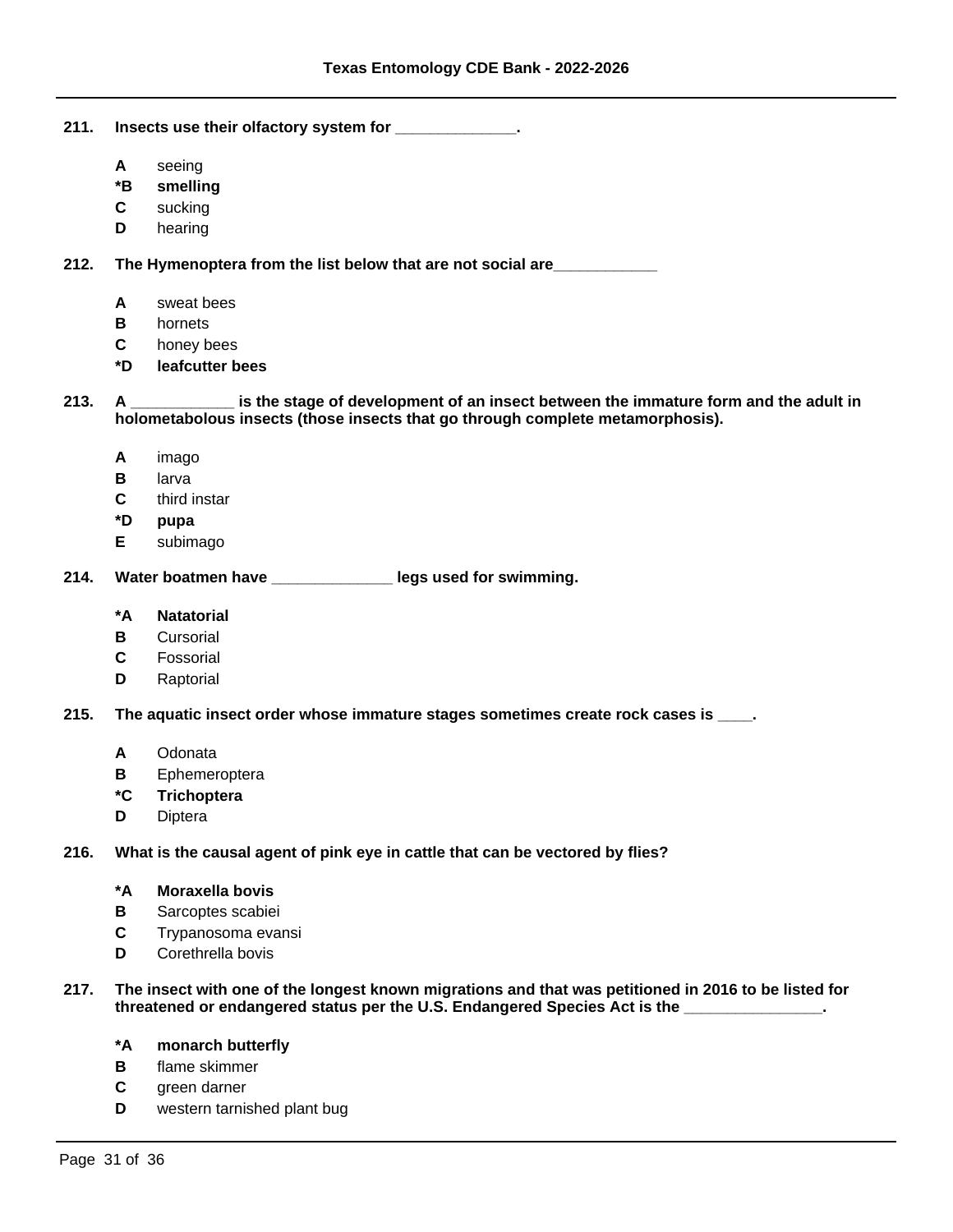#### **218. An insect's head is specialized for \_\_\_\_\_\_\_\_\_\_\_\_\_\_\_\_\_\_\_\_\_.**

- **\*A ingestion and perception**
- **B** reproduction and digestion
- **C** adaptation and respiration
- **D** orientation and locomotion

 **219. Caddisflies belong to the order \_\_\_\_\_\_\_\_\_\_\_\_\_\_\_\_\_\_\_\_.**

# **\*A Trichoptera**

- **B** Lepidoptera
- **C** Isoptera
- **D** Neuroptera

# **220. What function do protein cross-linkages have in the insect exoskeleton?**

- **A** They make membranes more flexible.
- **\*B They make sclerites more rigid.**
- **C** They lighten the color of the exoskeleton.
- **D** They make it impermeable to water.

# **221. Insects that pass through the egg, larva, pupa, and adult stages in their life cycle have**

**A** no metamorphosis

**\_\_\_\_\_\_\_\_\_\_\_\_\_\_\_\_\_.**

- **B** gradual metamorphosis
- **\*C complete metamorphosis**
- **D** incomplete metamorphosis

 **222. The discoverer of mosquito transmission of malaria was \_\_\_\_\_\_\_\_\_\_\_.**

- **A** Carl Linnaeus
- **B** Carlos Finlay
- **C** E.O. Wilson
- **\*D Sir Ronald Ross**

### **223. The fireflies belong to which insect order?**

**\_\_\_\_\_\_\_\_\_\_\_\_\_\_\_\_\_\_\_\_\_.**

- **A** Diptera
- **B** Megaloptera
- **\*C Coleoptera**
- **D** Neuroptera

### **224. Widely used pesticides that have been in the spotlight recently for being toxic to honey bees include**

- **A** spinosyns
- **B** neem oil
- **\*C neonicotinoids**
- **D** diamides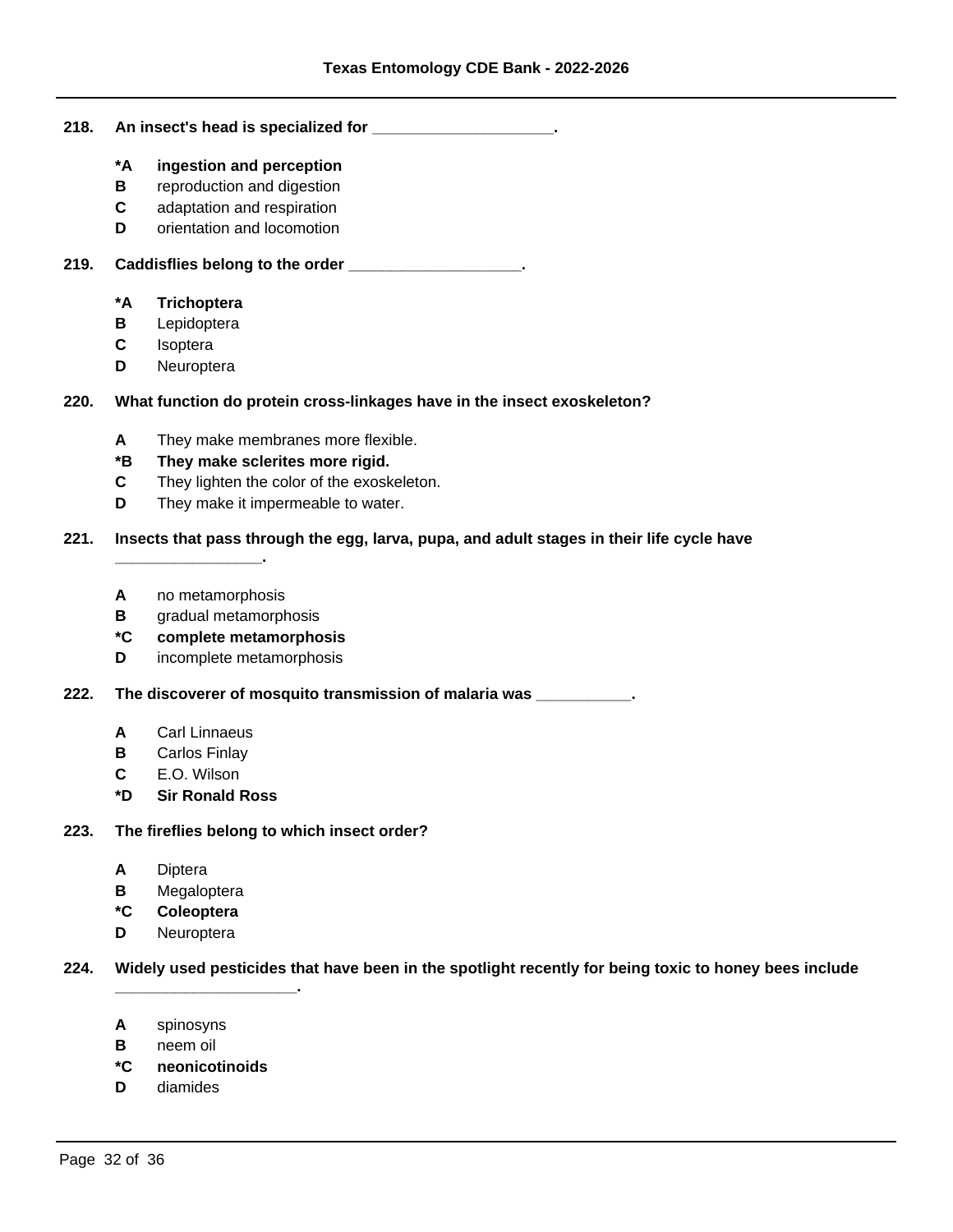**225. The frons and the clypeus, located on the head, are separated by the \_\_\_\_\_\_\_\_\_\_\_\_\_\_\_.**

- **A** subgenal suture
- **B** labrum
- **\*C epistomal suture**
- **D** gena

 **226. \_\_\_\_\_\_\_ is a primary characteristic of the order Orthoptera and is the type of forewing of this group.**

- **\*A tegmina**
- **B** elytra
- **C** hamuli
- **D** hemelytra

# **227. What insects are included in the order Pthiraptera?**

- **A** flies
- **B** cockroaches
- **\*C lice**
- **D** bed bugs

# **228. Which structures are not a component of the endocrine system in insects?**

- **A** ventral ganglia
- **B** corpora cardiac
- **\*C salivary glands**
- **D** prothoracic glands

### **229. Honeybees use the \_\_\_\_\_\_\_\_\_\_\_\_\_\_\_ dance to communicate the location of food sources from hive.**

- **A** round
- **B** square
- **\*C waggle**
- **D** figure eight

 **230. If you wanted to study entomology in college, what types of courses might you take at a university offering an undergraduate or graduate degree in entomology?**

- **A** Urban Entomology
- **\*B All of the above**
- **C** Insect Ecology
- **D** Aquatic Entomology
- **231. \_\_\_\_\_\_ determines whether bee larvae become a queen or worker.**
	- **\*A food**
	- **B** morphology
	- **C** type of wings
	- **D** gender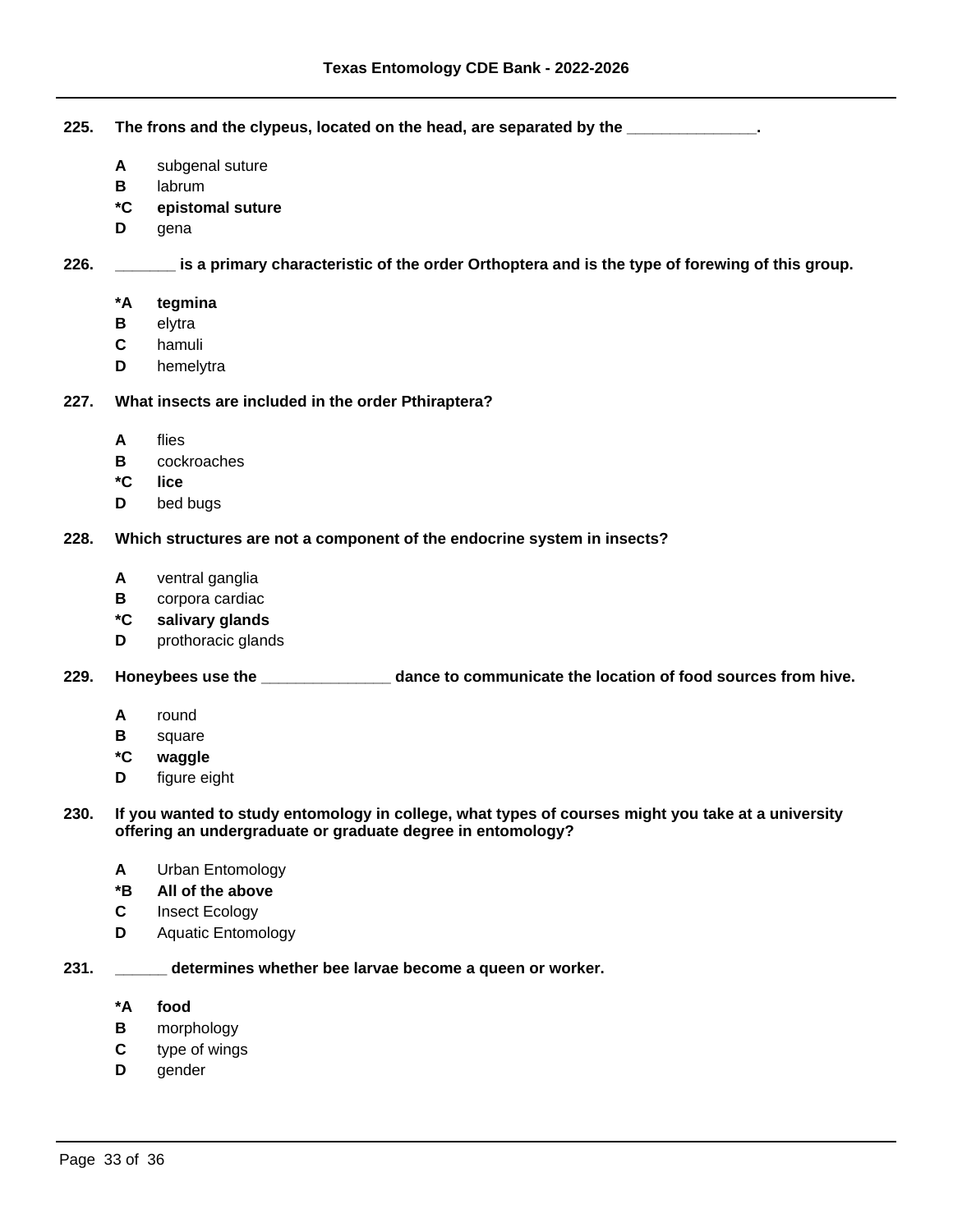- **232. The feces of triatomid bugs harbor the causative agent for what disease in humans?**
	- **\*A Chagas disease**
	- **B** Pierce's disease
	- **C** Malaria
	- **D** Dengue

# **233. What are two distinguishing features of the subphylum Hexapoda that separates them from other classes of arthropods?**

- **A** Having three pairs of legs and an exoskeleton
- **B** A three-segmented body and the ability to molt
- **C** The ability to undergo metamorphosis and having a three-part body
- **\*D Having a three-part body and six legs**

## **234. What is the name for the "shell" of an insect egg?**

- **A** blástula
- **\*B chorion**
- **C** serosa
- **D** morula

# **235. Which part of the exoskeleton is formed by a single layer of epithelial cells?**

- **A** procuticle
- **B** basement membrane
- **\*C epidermis**
- **D** cuticulin layer
- **236. An apodeme could NOT be described as \_\_\_\_\_\_\_\_\_\_\_\_\_\_.**
	- **\*A a flexible joint in the exoskeleton.**
	- **B** a point of attachment for muscles.
	- **C** an internal ridge of the exoskeleton.
	- **D** a brace to strengthen the exoskeleton.

# **237. The word ³coleoptera´is derived from two Greek words, coleo coming from the word koleos, meaning**  , and ptera coming from the word pteron, meaning  $\blacksquare$ .

- **A** shell; appendage
- **B** hard; wing
- **C** shield; appendage
- **\*D sheath; wing**

**\_\_\_\_\_\_\_\_\_\_\_\_\_\_\_\_\_.**

### **238. A mass of neural tissue that contains mostly nerve cell bodies and interneurons in an insect is called a**

- **A** synapse
- **\*B ganglion**
- **C** motor neuron
- **D** nerve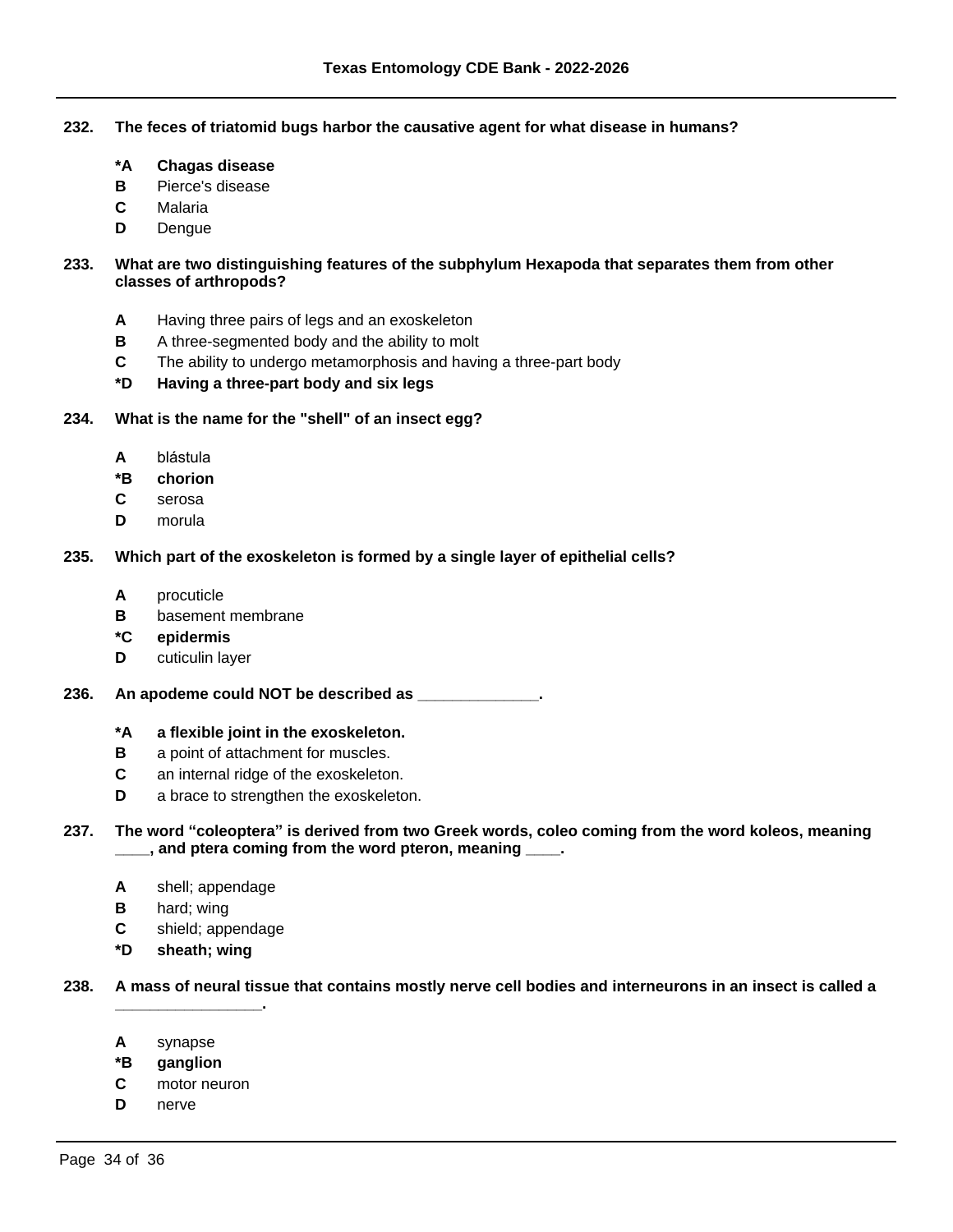- **239. The following are natural products derived from insects:**
	- **\*A Silk, natural red 4, royal jelly and honey**
	- **B** Silk, carmine and polysaccharides
	- **C** Carmine, silk, honey and blue dyes
	- **D** Natural green 6 and honey
- **240. A tool that allows one to adjust the height and position of a pinned specimen and accompanying label is a \_\_\_\_\_\_\_\_\_\_\_.**
	- **\*A pinning block**
	- **B** spreading board
	- **C** forceps
	- **D** point

# **241. What is the mouthpart called for feeding within the Lepidoptera?**

- **\*A proboscis**
- **B** pronotum
- **C** paranota
- **D** pylorus
- **242. You are hired as an extension entomologist for the state of Texas. Your first task in this job is to identify a pest in cotton. You go out to the cotton fields to collect specimens and find that this new pest is tiny (less than 1 mm long), has rasping-sucking mouthparts, and fringed wings. Based on this information this cotton pest is likely a:**
	- **A** whitefly
	- **B** pirate bug
	- **C** scale
	- **\*D thrips**
- **243. What was a major cotton pest that was successfully eradicated in the U.S.?**
	- **A** sunflower head moth
	- **B** lygus bug
	- **\*C boll weevil**
	- **D** stink bug
- **244. What is the reservoir of louse-born typhus?**
	- **A** cats
	- **\*B humans**
	- **C** horses
	- **D** dogs

### **245. The majority of native bees nest in what type of habitat?**

- **A** bamboo stems
- **B** trees
- **\*C soil**
- **D** flowering plants